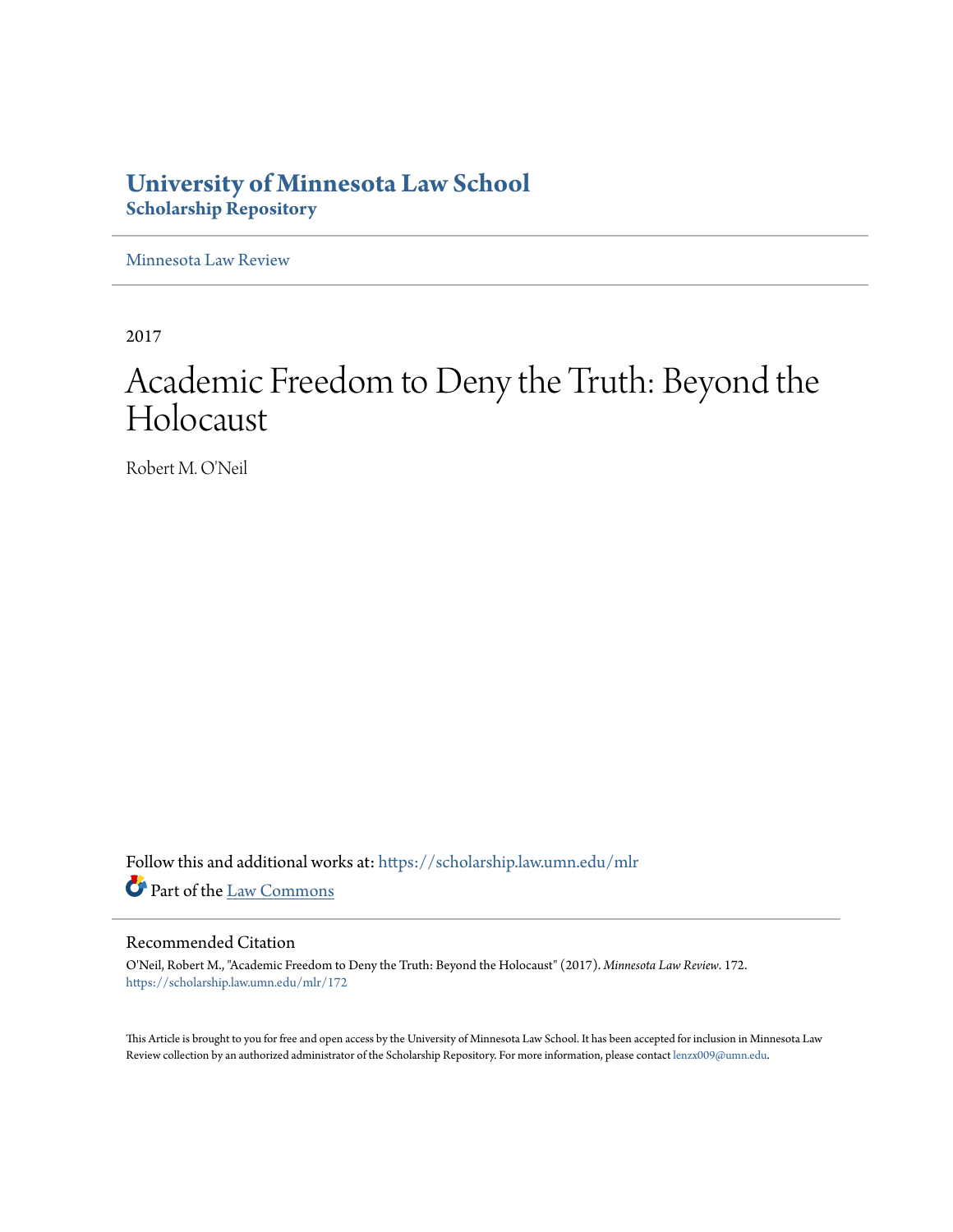### **Article**

## **Academic Freedom To Deny the Truth: Beyond the Holocaust**

## **Robert M. O'Neil†**

#### INTRODUCTION

Soon after the 2016 election, then-President-elect Donald Trump tapped Myron Ebell to lead the transition team at the Environmental Protection Agency (EPA), thus inviting outrage and indignation from the academic and scientific community. Although Ebell was described in media reports as "not a scientist," he was widely known as an outspoken skeptic on issues of global warming and climate change.<sup>1</sup> Having held myriad roles in conservative organizations—most notably at the Competitive Enterprise Institute (a libertarian advocacy group<sup>2</sup>)—Ebell quickly became a target of criticism among reputable scientists and scholars who have expressed mounting alarm about rising temperatures and other harms posed by climate change.

Despite nearly universal "scientific consensus that human activity is fueling unprecedented global warming,"<sup>4</sup> Ebell now

2065

<sup>†</sup> Harvard A.B., Harvard Law School LL.B; Chancellor and Professor of Law, Indiana University-Bloomington; President and Professor of Law, University of Wisconsin System; President and Professor of Law, University of Virginia; Founding Director, Thomas Jefferson Center for the Protection of Free Expression. Copyright © 2017 by Robert M. O'Neil.

 <sup>1.</sup> Brady Dennis, *Trump Taps Climate-Change Skeptic To Oversee EPA Transition*, WASH. POST (Nov. 11, 2016), https://www.washingtonpost.com/ news/energy-environment/wp/2016/11/11/meet-the-man-trump-is-relying-on-to -unravel-obamas-environmental-legacy.

 <sup>2.</sup> Juliet Eilperin, *Anatomy of a Washington Dinner: Who Funds the Competitive Enterprise Institute?*, WASH. POST (June 20, 2013), https://www .washingtonpost.com/news/the-fix/wp/2013/06/20/anatomy-of-a-washington -dinner-who-funds-the-competitive-enterprise-institute.

<sup>3.</sup> *See* Robin Bravender, *Trump Picks Top Climate Skeptic To Lead EPA Transition*, SCI. AM. (Sept. 26, 2016), https://www.scientificamerican.com/ article/trump-picks-top-climate-skeptic-to-lead-epa-transition.

<sup>4.</sup> Dennis, *supra* note 1.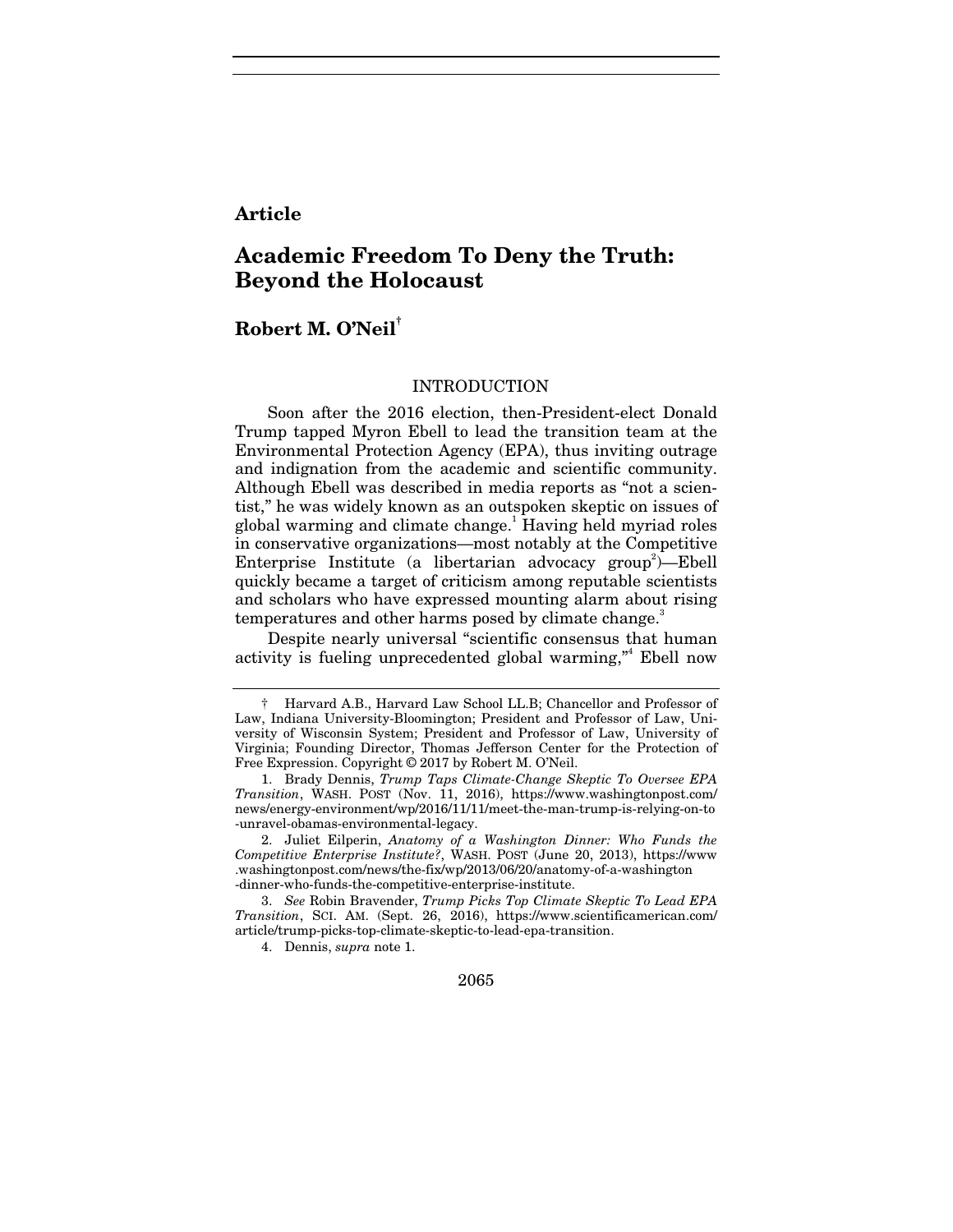exemplifies a small but notable group of widely quoted and publicized "deniers." That group includes, for example, a handful of widely discredited academics who consistently deny the existence of events such as the Holocaust and mass shootings. Such figures can incite controversy within the scholarly community over the scope of protection afforded by the concept of academic freedom.

Ebell undoubtedly merits the protection of academic freedom as a graduate of the London School of Economics and a graduate of the University of California at San Diego and a student of Cambridge University in the U.K.<sup>5</sup> Given Ebell's credentials, one might assume that his public and prominent espousal of wholly discredited views about global warming and climate change might nevertheless warrant some deference due to his academic expertise. Yet, that is by no means a foregone conclusion.

Indeed, while some skeptics may merit respect within their established academic disciplines, they are permitted to proclaim what would be derided as "nonsense" in other disciplines. To cite one notable example, an electrical engineering professor who embraces Holocaust denial outside the classroom is protected by academic freedom so long as he never imposes his neo-Nazi views and values upon his students.<sup>6</sup> The concept of academic freedom is so widely accepted and well established that it may even subvert a commitment to truth, and this freedom cannot be casually dismissed despite a speaker's dissonance with scientific precept.<sup>7</sup> So it is with then-President-elect Trump's choice to lead the EPA transition, despite the nearly universal disdain for Ebell's bizarre views on environmental issues.

This Article surveys truth denial in academic spaces, examining both instances of denial and the varied reactions to it by academic administrations. It then highlights several critical distinctions between these incidents of truth denial and concludes with an examination of several other troubling academic freedom scenarios.

 <sup>5.</sup> *See* Michael Shnayerson, *A Convenient Untruth*, VANITY FAIR (May 2007), http://www.vanityfair.com/news/2007/05/skeptic200705.

 <sup>6.</sup> *See infra* notes 43–44 and accompanying text.

<sup>7.</sup> *See generally* ROBERT O'NEIL, ACADEMIC FREEDOM IN THE WIRED WORLD 1–15 (2008) (discussing the wide reach of academic freedom).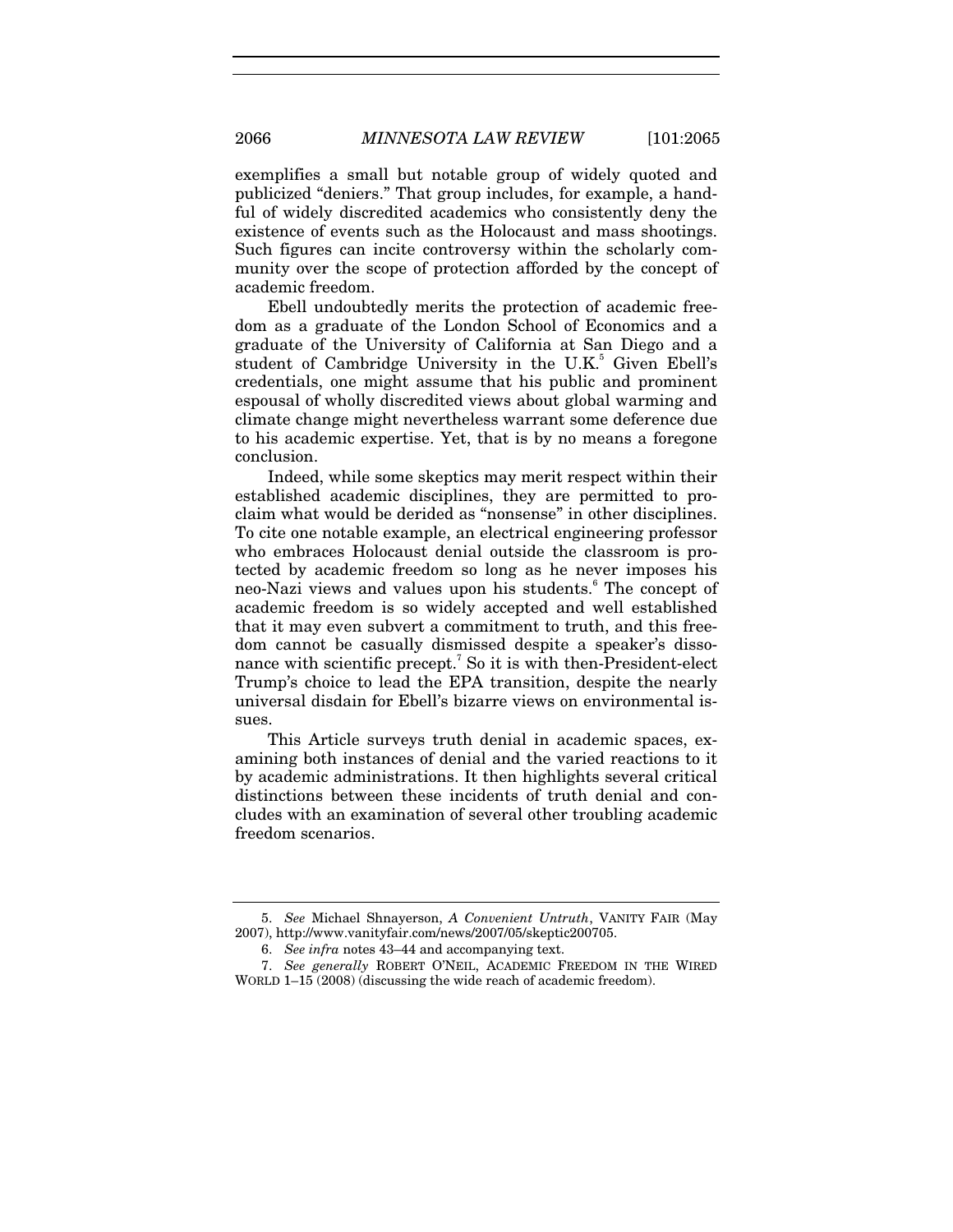#### I. TWO EXAMPLES OF DENIAL

Among the broad cast of outspoken college and university professors, the strangest case of all may be that of Florida Atlantic University faculty member James Tracy. In addition to achieving tenure as a professor of communications at the Boca Raton campus, Tracy also once served as the president of the university's local faculty union.<sup>8</sup> But then the professor's promising career veered off in a starkly different direction. According to Florida Atlantic University, it was Tracy's failure to timely report his outside work as required by university policy that would ultimately lead to his dismissal, and which prompted Tracy to file a lawsuit against the university as well as the faculty union which allegedly abandoned him in his hour of need.<sup>9</sup> Just days after the brutal slaying of twenty children and six adults at a Newtown, Connecticut elementary  $\rm school^{10}$  in December 2012, Tracy began posting bizarre claims on his blog that would earn him the singular title of "Sandy Hook Deni $er.$ <sup>"11</sup> Despite the incontrovertible proof of these deaths, Tracy claimed that tragic loss of life never occurred.<sup>12</sup> Although police, parents, and community members could all readily attest to the lost lives, Tracy inexplicably continued to assert the contrary. Factually, of course, there was never the slightest doubt that twenty-year-old Adam Lanza savagely killed twenty elementary students in the Newtown school, after killing his mother earlier in the day.

<sup>8.</sup> *See* Richard Pérez-Peña, *Newtown Conspiracy Theorist Sues University That Fired Him*, N.Y. TIMES (Apr. 26, 2016), https://www.nytimes.com/2016/ 04/27/us/sandy-hook-newtown-conspiracy-theorist-sues-university.html.

<sup>9.</sup> *See* Colleen Flaherty, *The Alleged Conspiracy Grows: James Tracy, Newtown-Shooting Denier and Ex-Professor at Florida Atlantic, Alleges in a Federal Suit That His Faculty Union Conspired with the Institution To Get Rid of Him*, INSIDE HIGHER ED (Apr. 27, 2016), https://www.insidehighered .com/news/2016/04/27/sandy-hook-denier-alleges-union-conspired-florida -atlantic-u-fire-him.

<sup>10.</sup> *See* Peter Schmidt, *Florida Atlantic U. Disciplines Professor Who Questioned Accounts of Newtown Shootings*, CHRON. HIGHER EDUC. (Apr. 11, 2013), http://www.chronicle.com/article/florida-atlantic-u/138489.

<sup>11.</sup> *See, e.g.*, *Report: Sandy Hook Denier Launches First Amendment Lawsuit*, CBS NEWS (Apr. 26, 2016), http://www.cbsnews.com/news/report-sandy -hook-denier-james-tracy-sues-fau-for-getting-fired.

 <sup>12.</sup> James F. Tracy, *The Sandy Hook Massacre: Unanswered Questions and Missing Information*, MEMORY HOLE BLOG (Dec. 24, 2012), http:// memoryholeblog.com/2012/12/24/the-sandy-hook-massacre-unanswered -questions-and-missing-information.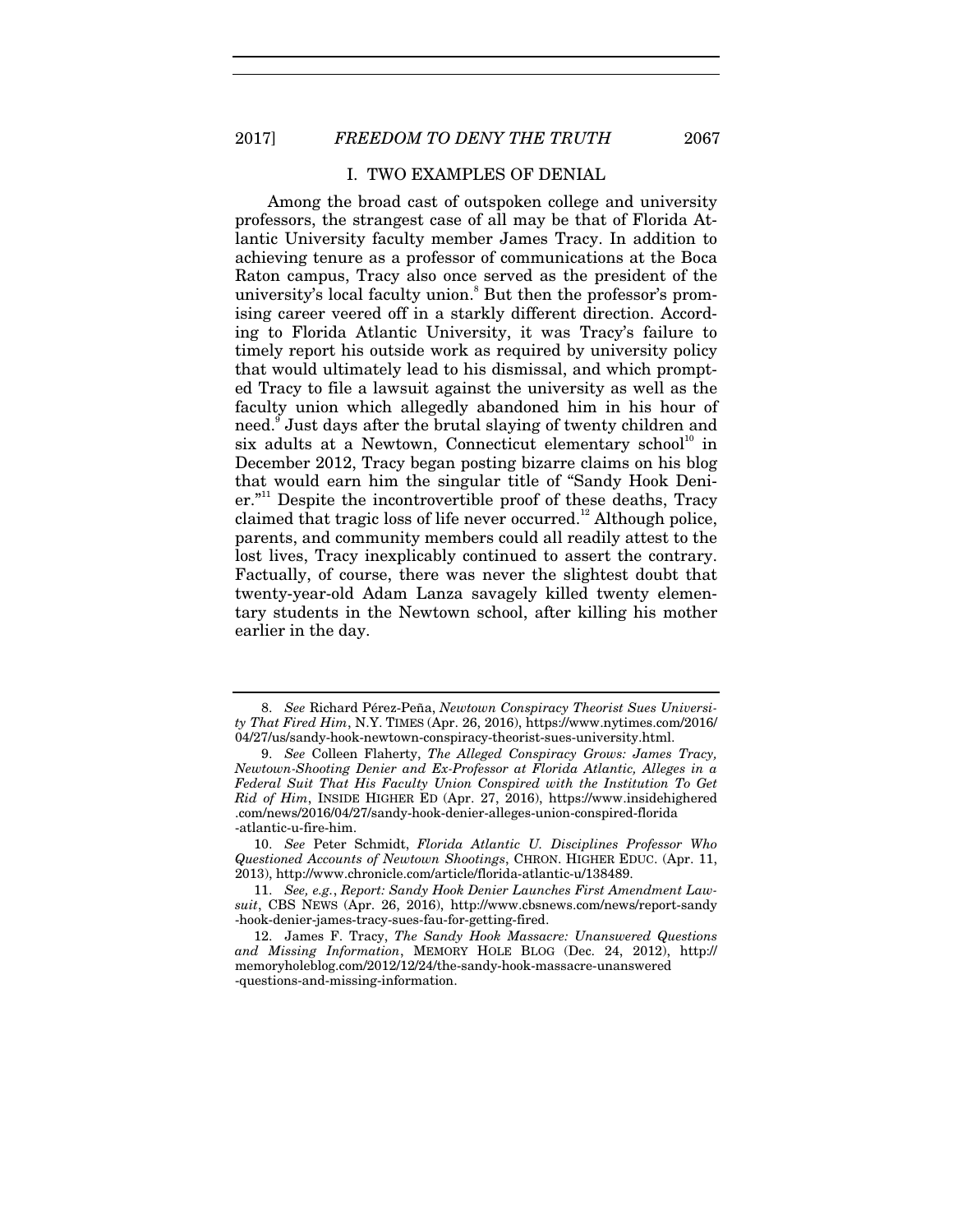Despite the truth, Tracy remained skeptical "whether the Sandy Hook shooting ever took place—at least in the way law enforcement authorities and the nation's news media have described."<sup>13</sup> Specifically, immediately after the tragedy he suggested that "evidence of multiple gunmen had been suppressed, and that parents seen outside the school might have been trained actors working under the direction of state and federal authorities," all—according to Tracy—part of an elaborate plot to buttress the Obama administration's case for stricter gun control.<sup>14</sup>

The Sandy Hook denial was in fact only one of Tracy's many online assaults. Professor Tracy has made several similarly curious allegations. Specifically, he made comparable claims about events such as the mass shootings in an Aurora, Colorado movie theater in July 2012 and at the Washington Navy Yard in 2013, as well as the Boston Marathon bombing in  $2013$  and the San Bernardino, California shooting in  $2015$ .<sup>15</sup> Tracy "suggested that the Obama administration had staged them" in order to further its own gun control agenda. $16$ 

Soon after Tracy's recent postings, Sandy Hook parents began to demand Tracy's dismissal from the Florida Atlantic University faculty. In late 2015, the parents of Noah Pozner (a sixyear-old elementary student killed in Newtown) crafted a poignant op-ed in the *Sun Sentinel*, a South Florida newspaper. Therein they detailed Tracy's demands for them to provide specific proof of Noah's existence and tragic demise.<sup>17</sup> Eventually, in an attempt to halt the harassment they frequently suffered—including death threats in the days following Tracy's dismissal—Leonard Pozner "posted his son's birth and death certificates online, along with the medical examiner's report."<sup>18</sup>

<sup>13.</sup> *Id.*

<sup>14.</sup> Pérez-Peña, *supra* note 8.

<sup>15.</sup> *Id.*

<sup>16.</sup> *Id.*

 <sup>17.</sup> Lenny Pozner & Veronique Pozner, *Sandy Hook Massacre 3rd Anniversary: Two Parents Target FAU Conspiracy Theorist*, SUN SENTINEL (Dec. 10, 2015), http://www.sun-sentinel.com/opinion/commentary/sfl-on-sandy-hook -anniversary-two-parents-target-fau-professor-who-taunts-family-victims -20151210-story.html.

 <sup>18.</sup> *Sandy Hook Family Haunted by Doubters*, SUN SENTINEL (Jan. 18, 2016), http://www.sun-sentinel.com/opinion/editorials/fl-editorial-tracy-gs0115 -20160118-story.html.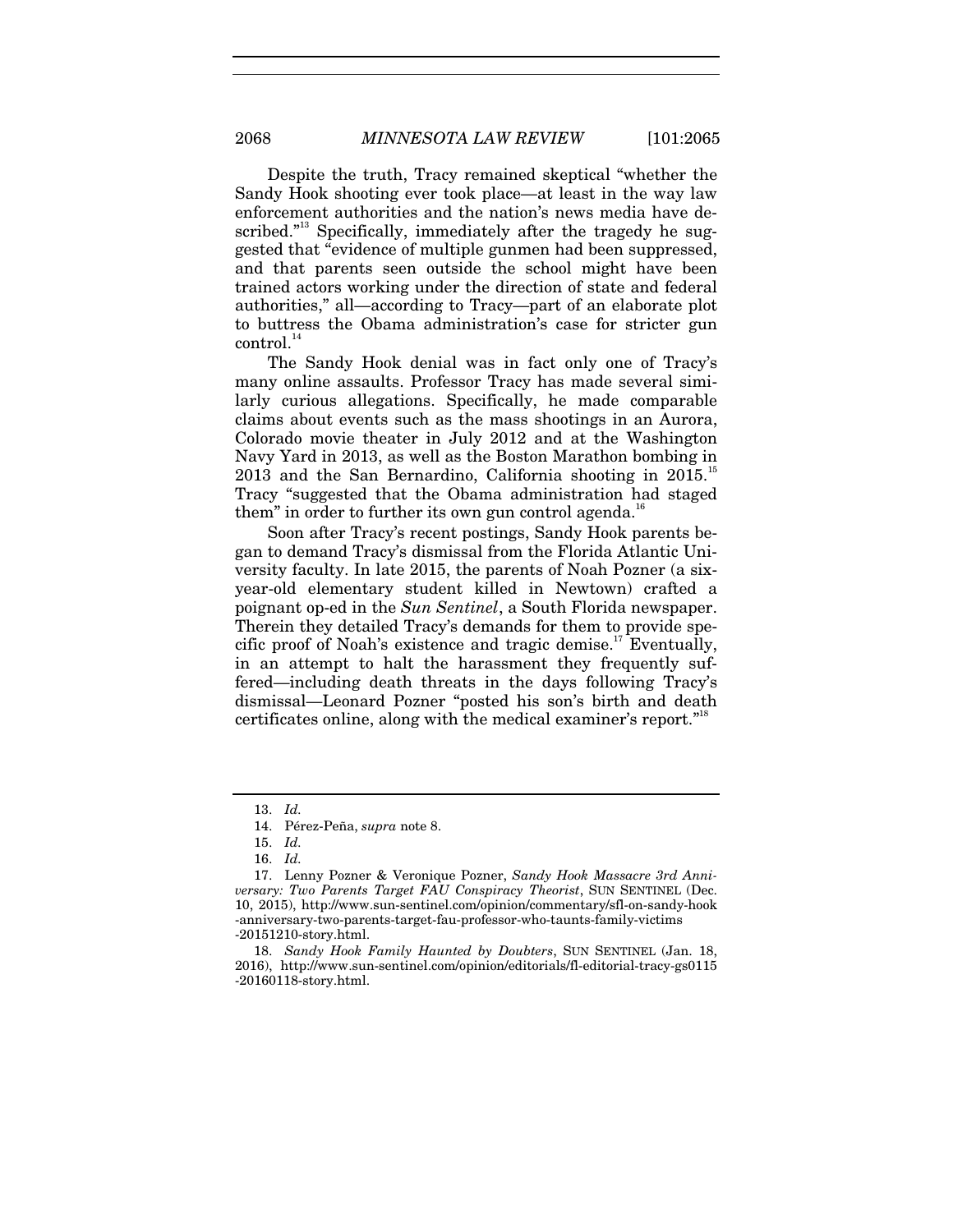Professor Tracy, they said, "personally sought to cause our family pain and anguish."<sup>19</sup> Other families widely shared similar concerns in print and on social media.<sup>20</sup> Within a week, the *Sun Sentinel* editorial board wrote a piece condemning Tracy's behavior, calling for his termination, and advocating for "a vigorous debate about the pros and cons of tenure."<sup>21</sup>

Meanwhile, the Florida Atlantic University administration clarified its previously ambiguous position on Tracy's status, although it did so not by citing Tracy's errant blog posting but rather by focusing on wholly procedural grounds. In 2013, the university had disciplined Tracy, "saying that he had not taken enough care to distance [his] views from the university," which drew some in academic and free-speech groups to his defense.<sup>22</sup> The letter of reprimand admonished Tracy, "[y]ou must stop dragging [the university] into your personal endeavors."<sup>23</sup> Then in 2015, Tracy protested a university policy requiring that he submit paperwork listing his outside work, given that it was unpaid and did not reflect his academic expertise.<sup>24</sup> The university demanded that Tracy submit a form describing his outside (albeit uncompensated) employment and imposed a deadline to file three-year's worth of such forms.<sup>25</sup> Tracy's faculty union-of which Tracy was a former president—strongly advised him to comply with the disclosure rule and then later challenge the policy.26

Tracy heeded the union's counsel and filed the paperwork but missed the deadline by a day.<sup>27</sup> Presumably because of this tardy filing, Florida Atlantic University went on to dismiss him in January 2016, citing only the disclosure and paperwork issues.<sup>28</sup> The university administration then announced in a

<sup>19.</sup> Pozner & Pozner, *supra* note 17.

<sup>20.</sup> *See, e.g.*, Rajini Vaidyanathan, *Sandy Hook: Victim's Family Seeks Trademark Protection*, BBC NEWS (Mar. 10, 2013), http://www.bbc.com/news/ magazine-31669352.

 <sup>21.</sup> *Tenure Be Damned, Professor James Tracy Embarrasses FAU*, SUN SENTINEL (Dec. 17, 2015), http://www.sun-sentinel.com/opinion/editorials/fl -editorial-tracy-gs1218-20151217-story.html.

<sup>22.</sup> Pérez-Peña, *supra* note 8.

<sup>23.</sup> Schmidt, *supra* note 10.

<sup>24.</sup> *See* Pérez-Peña, *supra* note 8.

<sup>25.</sup> *See id.* 

<sup>26.</sup> *See id.*

<sup>27.</sup> *See id.* 

<sup>28.</sup> *See* Lizette Alvarez, *Florida Professor Who Cast Doubt on Mass Shootings Is Fired*, N.Y. TIMES (Jan. 6, 2016), http://www.nytimes.com/2016/01/07/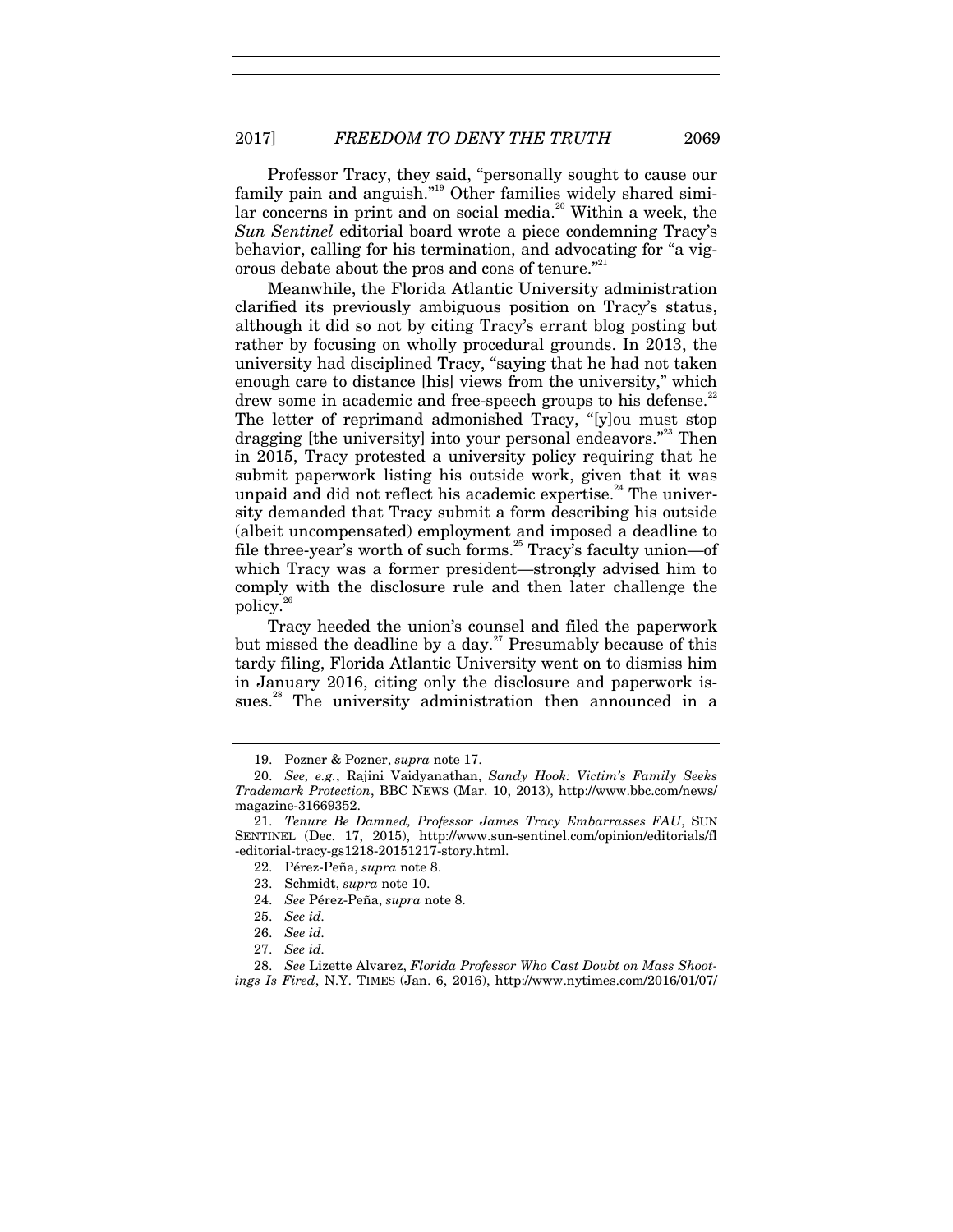press release that "[a]lternative instructors will be assigned" to cover Tracy's classes.

By the spring of 2016, matters became even more complex. Tracy's attorney at the Florida Civil Rights Coalition filed a suit against both Florida Atlantic University and the faculty union.<sup>30</sup> A forty-nine-page complaint claimed both abridgement of his free speech by the university and joined the union's current leadership to the suit not only for failing adequately to support his cause, but for actively assisting the university in his removal.<sup>31</sup> Tracy's legal team insisted that he had consistently added a disclaimer to his blog, where he "freely shares with the public his independent research and analysis on current events."<sup>32</sup> Apparently in hopes of reinforcing the mandated detachment between the blog and his faculty position, Tracy also added that his "independent publications did not reflect the views or opinions of Florida Atlantic University."33

The complaint—filed in federal district court in Miami developed at length the claims that Tracy's academic freedom and free expression had been directly abridged by the dismissal—in violation of principles espoused by the American Association of University Professors (AAUP) and other faculty organizations. Through his attorneys, Tracy argued that his dismissal violated his First Amendment rights as a professor in many ways:

Professor Tracy's academic freedom and constitutionally protected speech included reporting about the incomplete national media coverage of the Newtown incident and how it has and continues to be used by politicians, legislators, lobbyists and others to misappropriate massive amounts of public tax dollars and charitable donations from sympathizers and unsuspecting Americans, and to promote and install irrational and unconstitutional reforms upon the American pub $lic.<sup>34</sup>$ 

The complaint elaborated the alleged basis for Florida Atlantic University's allegedly unlawful termination, as well as the required submission of the "Outside Activities" form and

us/florida-professor-who-cast-doubt-on-mass-shootings-is-fired.html.

 <sup>29.</sup> *Statement Regarding James Tracy*, FLA. ATLANTIC U. (Jan. 5, 2016), http://www.fau.edu/newsdesk/files/statement-regarding-james-tracy.pdf.

 <sup>30.</sup> Complaint at 1, Tracy v. Fla. Atl. Univ., No. 9:16-cv-80655-RLR (S.D. Fla. Apr. 25, 2016).

<sup>31.</sup> *Id.* at 2.

<sup>32.</sup> *Id.* at 11 (identifying the disclaimer).

<sup>33.</sup> *Id.* at 12.

<sup>34.</sup> *Id.* at 13.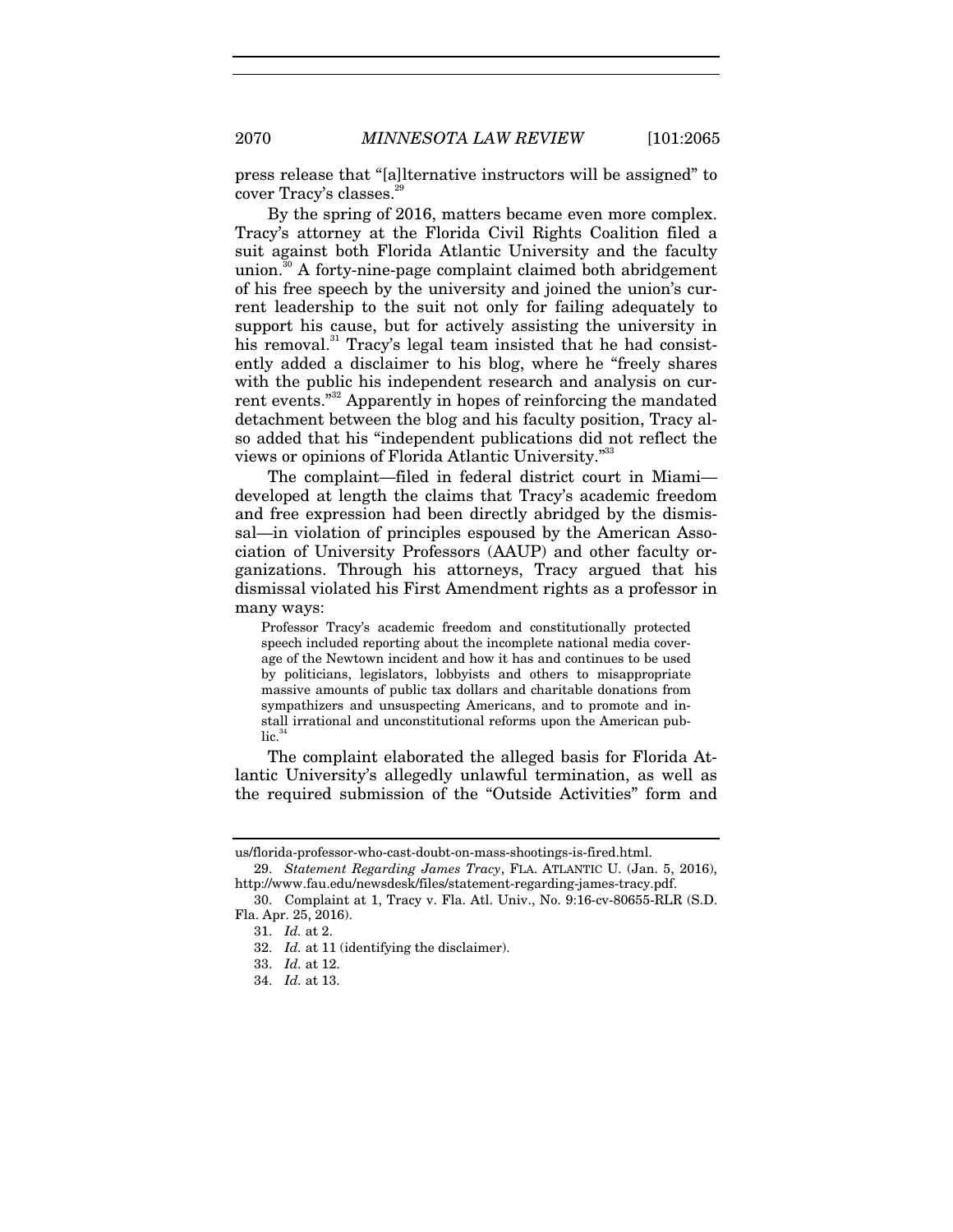the claimed conspiracy among the current union leadership.<sup>35</sup> Close observers of the pending litigation could hardly miss so cogent a-if novel-constitutional claim.<sup>36</sup> Academic freedom (especially that of a scholar at a publicly supported campus) clearly encompasses not only the right to be wrong, but also the right to espouse publicly such utter nonsense as Sandy Hook denial—so long as such views were not imposed in the classroom by a professor behind the podium. Mercifully, few academics ever espouse such misleading and blatantly erroneous views, but in cases such as that of James Tracy, they remain at liberty to do so. $37$ 

Along with the lawsuit that Tracy's lawyers filed in Miami, Tracy predictably engendered support for his cause from two other highly respected quarters. The American Association of University Professors (AAUP), a consistent and unwavering champion of academic freedom and free inquiry, sent a public letter to Florida Atlantic University officials seeking rescission of the disciplinary action. The letter argued that such a sanction set a precedent "chill[ing] the spirited exchange of ideas however unpopular, offensive, or controversial—that the academic community has a special responsibility to protect."<sup>38</sup>

Meanwhile, support for Tracy came from another welcome source.<sup>39</sup> The Foundation for Individual Rights in Education (FIRE) sent a similar letter to Florida Atlantic University asking that the disciplinary action be rescinded on academic freedom and free expression grounds. Both AAUP and FIRE

 <sup>35.</sup> *Id.*

 <sup>36</sup> The claim, though novel, recently withstood a motion to dismiss. Order Denying Defendants' Motion to Dismiss, Tracy v. Fla. Atl. Univ., No. 9:16 cv-80655-RLR (S.D. Fla. Feb. 21, 2017). Both Defendants have now filed answers. Defendants Fla. Educ. Ass'n et al. Answer to Second Amended Complaint, Tracy v. Fla. Atl. Univ., No. 9:16-cv-80655-RLR (S.D. Fla. Feb. 28, 2017); FAU Defendants' Answer and Affirmative Defs. to Plaintiff's Second Amended Complaint, Tracy v. Fla. Atl. Univ., No. 9:16-cv-80655-RLR (S.D. Fla. Feb. 28, 2017).

 <sup>37.</sup> Such questions as the alleged failure to submit required paperwork and the expected distancing of a faculty member from the views on his blog remained separate issues in the currently pending litigation.

 <sup>38.</sup> Letter from Gregory F. Scholtz, Assoc. Sec'y & Dir., Dep't. of Acad. Freedom, Tenure, and Governance, Am. Ass'n of Univ. Professors, to Mary Jane Sanders, President, Fla. Atl. Univ. (Apr. 16, 2013), https://www.aaup .org/news/aaups-letter-faus-president-saunders#.WIuEQrYrLGI.

 <sup>39.</sup> Letter from Will Creely, Dir. of Legal and Pub. Advocacy, Found. for Individual Rights in Educ., to Mary Jane Sanders, President, Fla. Atl. Univ. (Apr. 23, 2013), http://memoryholeblog.com/2016/01/31/civil-rights-org -condemned-faus-discipline-of-prof-james-tracy-in-2013.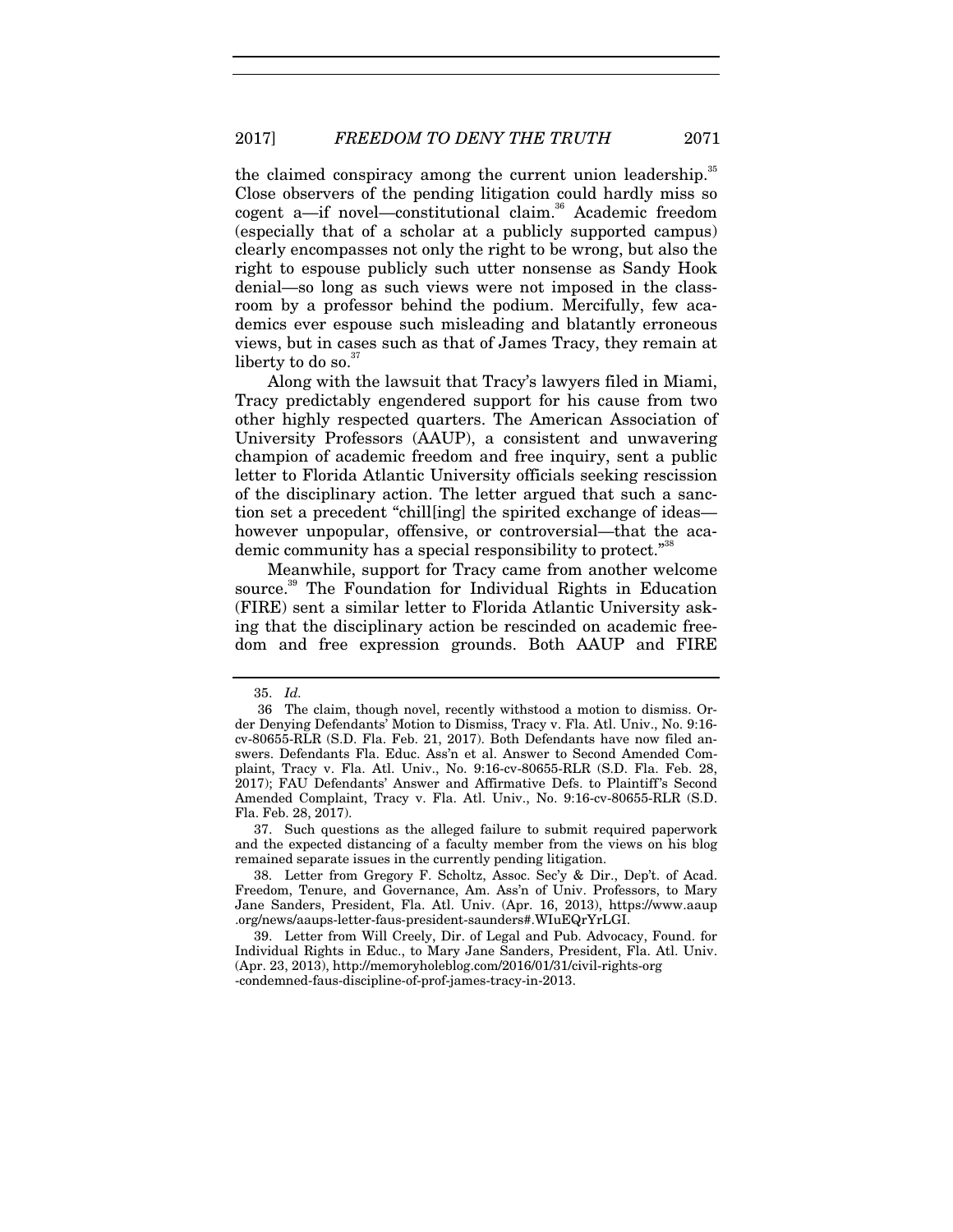properly avoided taking any position on the merits of the case, assuming instead an appropriate level of deference to a tenured professor despite patently outrageous public statements. Both groups also reminded colleagues and administrators that freedom of expression and academic freedom fully protect virtually all academic discourse, at least in publicly supported institutions.<sup>40</sup>

Despite the novelty of Sandy Hook denial, there has long existed an even more ominous and complex form of denial among university professors regarding the Holocaust. The most notable Holocaust denier has been Northwestern University electrical engineering professor Arthur Butz. Soon after achieving tenure in 1976, Butz began publishing works propounding his heretical view that during the 1930s and '40s some six million Jews, Gypsies, and others suffered inexplicable disease or took their own lives, despite the massive and unassailable historic truths of that international tragedy.<sup>41</sup> Such calumnies soon appeared most prominently in book form under Butz's name, entitled *The Hoax of the Twentieth Century*. 42

Even when faced with the nearly unanimous disdain of his faculty colleagues, Professor Butz has continued to teach regular classes while still publicly disseminating his bizarre version of twentieth-century history.43 Many were the demands both on and off campus for Butz's immediate dismissal.<sup>44</sup> Yet, no fewer than four consecutive Northwestern presidents have declined to initiate or impose any sanctions, much less initiating dismissal or termination.<sup>45</sup> Such remarkable impunity has persisted under two administratively imposed constraints: that Butz never mention Holocaust denial in his classroom or during student

 <sup>40.</sup> The district court denied Defendants' motion to dismiss, and the Defendants have filed answers. Order Denying Defendants' Motion to Dismiss, Tracy v. Fla. Atl. Univ., No. 9:16-cv-80655-RLR (S.D. Fla. Feb. 21, 2017). We are awaiting further developments in this case.

<sup>41.</sup> *See* ARTHUR R. BUTZ, THE HOAX OF THE TWENTIETH CENTURY 6–8 (1976) (arguing the Holocaust is the greatest hoax of the twentieth century and used to justify U.S. support of Israel).

<sup>42.</sup> *Id.*

 <sup>43.</sup> *See* O'NEIL, *supra* note 7, at 175–77.

<sup>44.</sup> *See id.* at 176.

<sup>45.</sup> *See id.*; *see also The Presidents of Northwestern*, NW. U. ARCHIVES, (Apr. 3, 2017), http://exhibits.library.northwestern.edu/archives/exhibits/ presidents/index.html.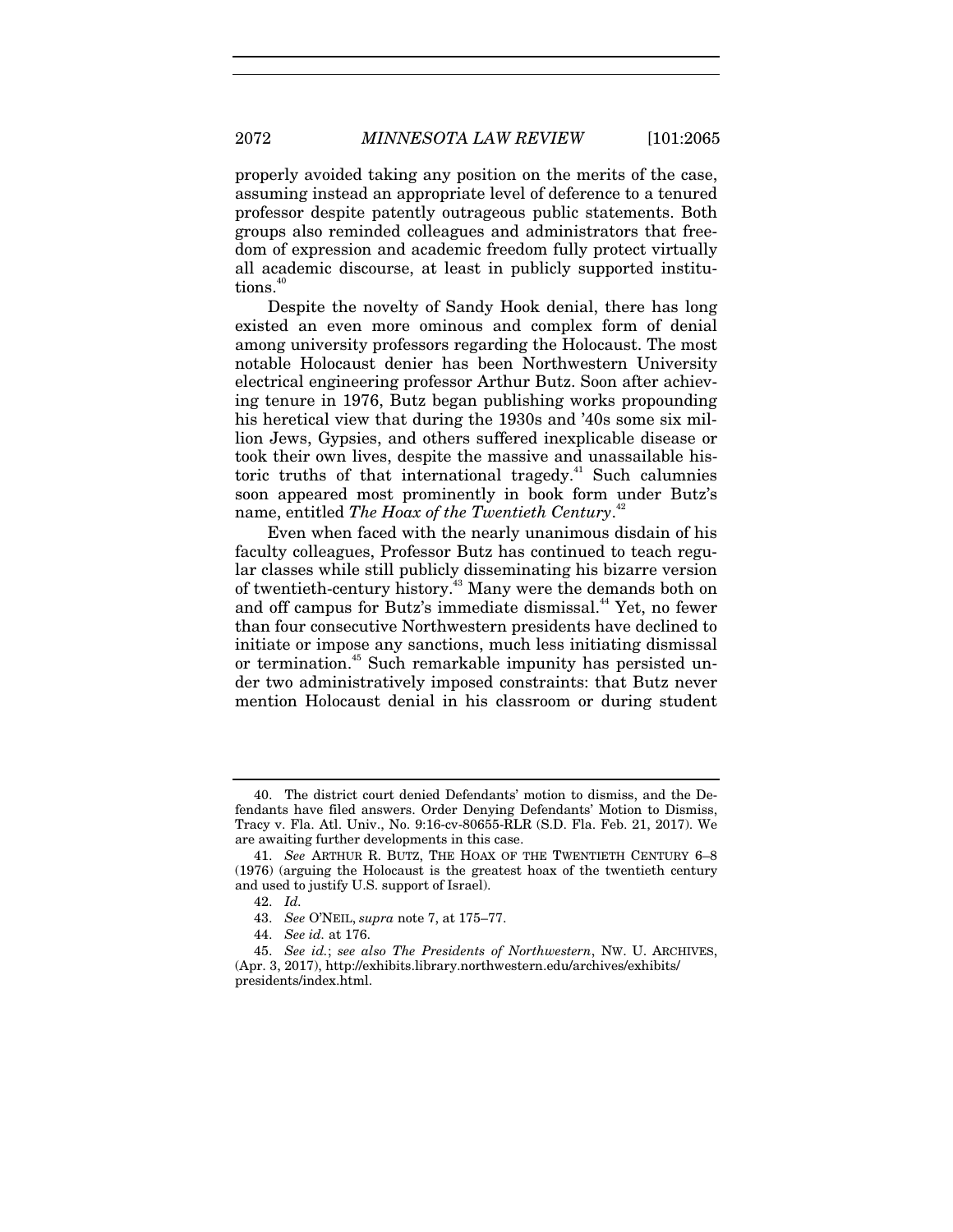discussions, and that he continue to adequately teach the subject matter of his assigned courses.<sup>4</sup>

Ironically, only one member of the Northwestern academic community seems to have ever incurred any sanction over Holocaust matters. A young adjunct instructor, Sheldon Epstein, who one day brought into the classroom copious Holocaustaffirming materials and placed them prominently at the back of the classroom as an invitation intended to engage undergraduate students.<sup>47</sup> When the engineering dean discovered this transgression, Epstein's appointment was dropped.<sup>48</sup> A curious Chicago reporter asked why Butz was permitted to continue teaching despite his visible off-campus heresy, while Epstein had been fired. The dean, obviously well prepared for such an inquiry, replied that if Butz errs by also addressing the Holocaust in an engineering class, "we would consider it grounds for bringing him up on charges for dismissal from the faculty."<sup>49</sup>

Northwestern's consistent deference was in fact quite remarkable given the public indignation over Butz's heretical views. President Henry Bienen, for example, repeatedly noted that Butz's statements reflected only his personal views and never those of the institution or its faculty.<sup>50</sup> Moreover, the administration repeatedly observed that "his reprehensible opinions on this issue are an embarrassment to Northwestern" while cautioning that "we cannot take action based on the content of what Butz says regarding the Holocaust—however odious it may be—without undermining the vital principle of intellectual freedom that all academic institutions serve to protect."<sup>51</sup>

51. *Id.*

 <sup>46.</sup> *See* O'NEIL *supra* note 7, at 175.

<sup>47.</sup> *See Defending Your Lies*, N.Y. TIMES (Feb. 2, 1997), http://www .nytimes.com/1997/02/02/magazine/defending-your-lies.html (telling the story of Sheldon Epstein's dismissal).

<sup>48.</sup> *See id.*

 <sup>49.</sup> Denise K. Magner, *Northwestern U. Fires Adjunct Who Taught About Holocaust*, CHRON. HIGHER EDUC. (Jan. 17, 1997), http://www.chronicle.com/ article/Northwestern-U-Fires-Adjunct/77751 (explaining the firing of Sheldon Epstein).

<sup>50.</sup> *See, e.g.*, Alan K. Cubbage, *Statement by Northwestern University President Henry S. Bienen Regarding Associate Professor Arthur Butz*, NW. U. (Feb. 6, 2006), http://www.northwestern.edu/newscenter/stories/2006/02/ bienen.html ("Butz's opinions are his own and in now way represent the University.").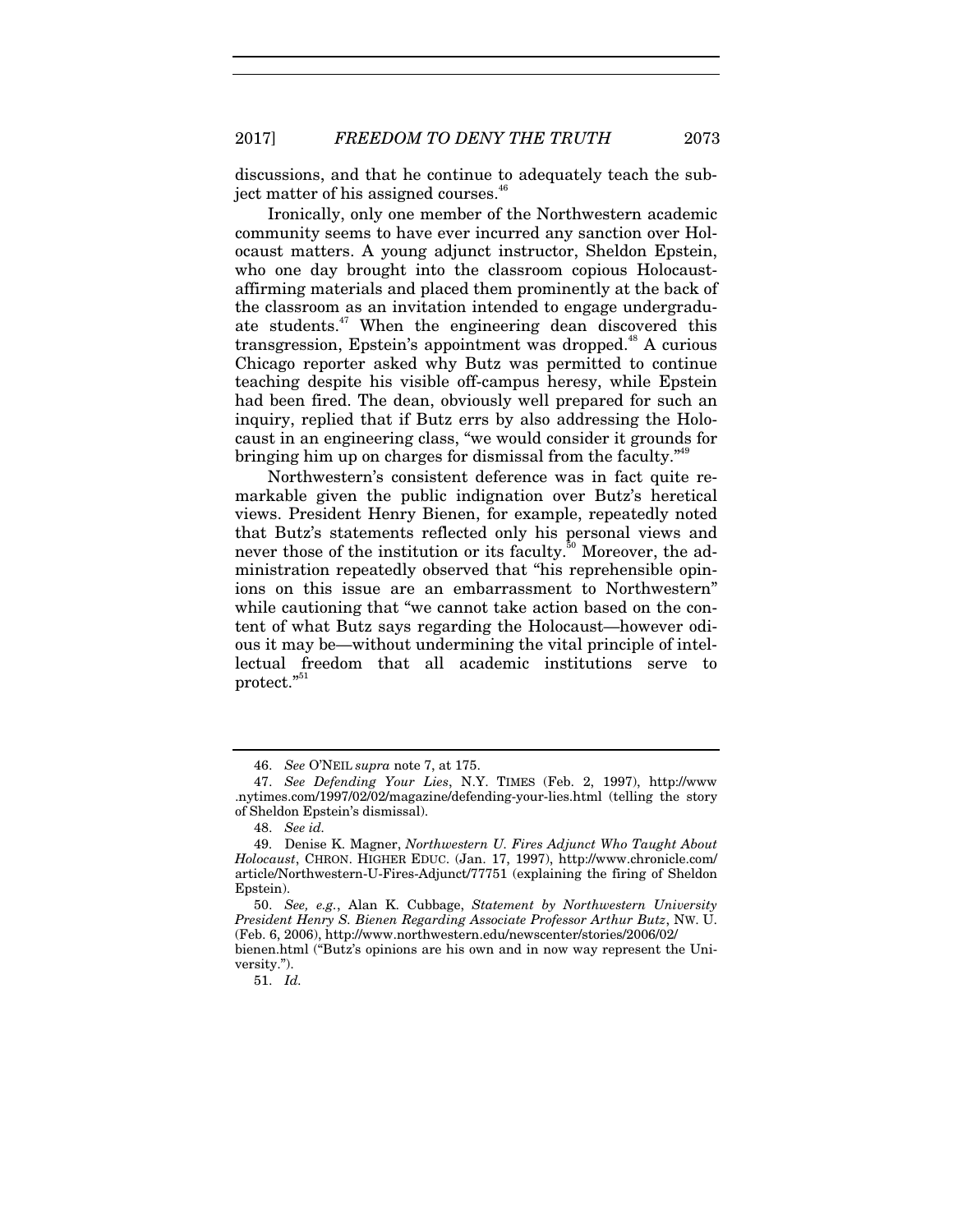Among the many comments offered by media observers, one seems especially perceptive. *Chicago Tribune* columnist Steve Chapman opined at the height of the Butz controversy that people whose payments support Northwestern might well "think their money is being misused when it goes into the pockets of instructors like these."<sup>52</sup> From a deeper base, however, Chapman added that:

[T]heir dollars are really going to a broader and entirely worthy purpose, namely open inquiry in the pursuit of truth. [Such outspoken professors] have reached crazy and offensive conclusions, but just as bad movies can heighten our appreciation for good ones, their errors can sharpen our perception of the truth.<sup>57</sup>

Chapman concluded his column with a pragmatic insight about the controversy:

Silencing them doesn't refute their arguments. You can't refute an argument without first hearing it. To remove them from teaching is to lend credence by suggesting we're afraid they may change minds. In fact, the best antidote to error is unbridled, vigorous and searching debate. When that sort of debate occurs, the truth has nothing to fear.

Other eminently practical factors buttressed cautious reactions across the Evanston campus. Illustratively, the chair of Northwestern's German Department, Professor Peter Hayes, consistently urged uneasy colleagues not to "overreact" to Butz's latest tirade, because he clearly "loves the attention [since] this is how he publicizes his crazy views, and we should just treat them with the contempt they deserve."<sup>55</sup> In a similarly pragmatic vein, a Northwestern student who had drafted an eloquent anti-Butz petition conceded wisely that no formal sanction would comport with the institutional commitment to academic freedom.56 Instead, she quoted Professor Laurie Zoloth, stating, "[T]here's much that can be done in terms of taking moral and ethical stands against the lie."<sup>57</sup> Northwest-

 <sup>52.</sup> Steve Chapman, *Antidote to Error Is Debate: Truth Emerges When Crazy Theories Are Refuted, Not Silenced*, CHI. TRIB. (July 30, 2006), http:// articles.chicagotribune.com/2006-07-30/news/0607300243\_1\_huey-long -academic-freedom-kevin-barrett.

<sup>53.</sup> *Id.*

<sup>54.</sup> *Id.*

 <sup>55.</sup> Jasett Chatham, *Butz's Denial of Holocaust Irritates NU*, DAILY NW. (Feb. 6, 2006), https://dailynorthwestern.com/2006/02/06/archive-manual/butzs -denial-of-holocaust-irritates-nu.

 <sup>56.</sup> Elizabeth Campbell, *Students, Faculty Oppose Butz with Petitions*, DAILY NW. (Feb. 16, 2006), https://dailynorthwestern.com/2006/02/16/archive -manual/students-faculty-oppose-butz-with-petitions.

<sup>57.</sup> *Id.*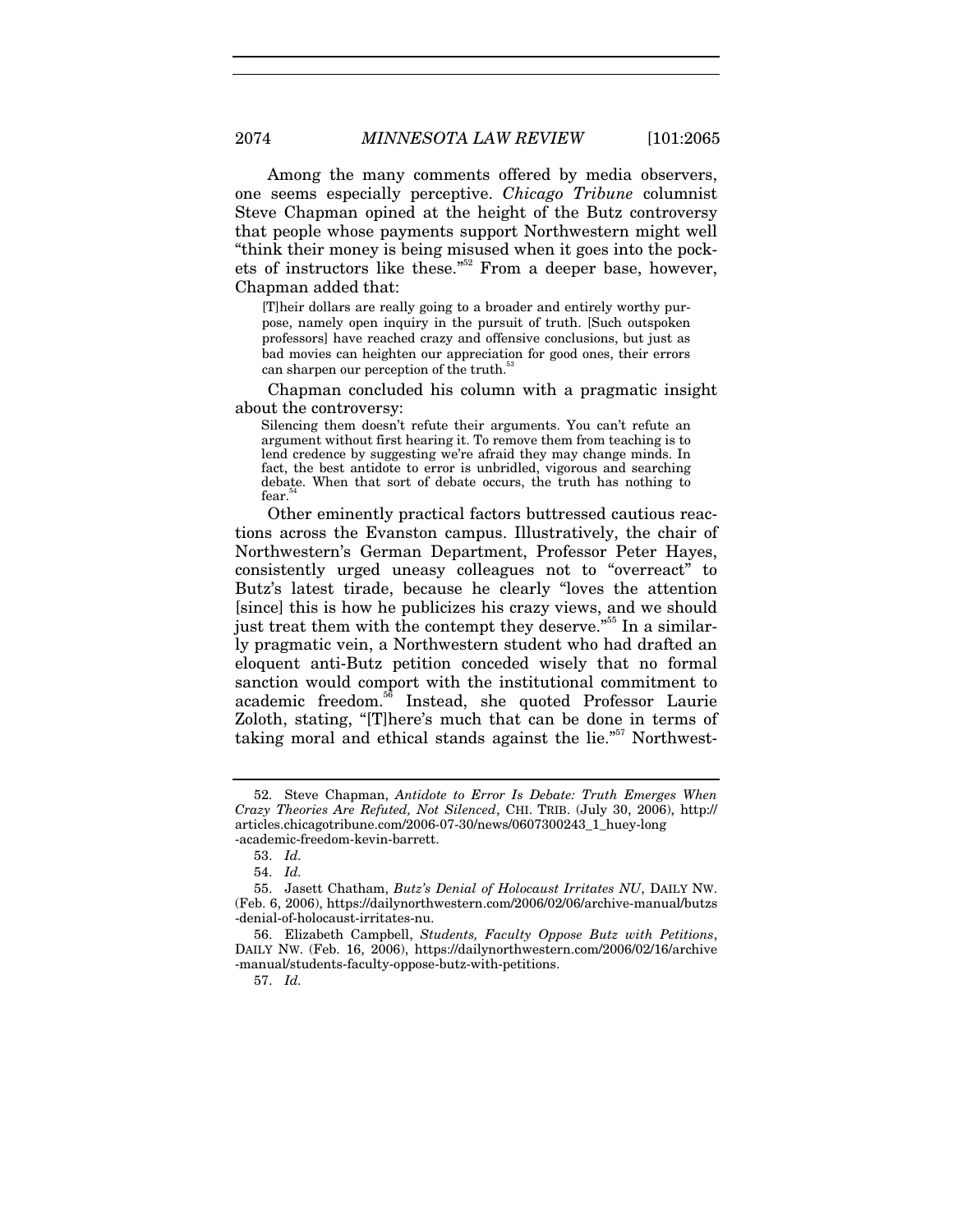ern student Zach Galin also added, "[W]e need to prove him wrong through long-lasting education and awareness."

Meanwhile, Northwestern's administration was hardly alone in taking so firm and consistent a position in Butz's defense. During an exchange on Fox News' O'Reilly Factor, that program's veteran host—a most unlikely champion of academic freedom—interviewed Emory University scholar Dr. Deborah Lipstadt, a forceful critic of Butz and other Holocaust deniers. When O'Reilly asked what institutional response she would deem most appropriate, Professor Lipstadt insisted that "the guy shouldn't be allowed in the classroom" and he "shouldn't be near the students."59 The Fox News anchor seemed troubled by this prospect, and immediately asked his guest, "Wouldn't that be a violation of some kind of academic freedom?"<sup>60</sup>

O'Reilly then added his personal view that any such approach would be "punishing [Butz]."61 The basis for that caution, in his words, bears close attention despite its informality: "You [Lipstadt] teach at a university and you know what a university is. That it's a place where all views, even abhorrent views, are tolerated for the sake of freedom of expression. You  $\frac{d}{dx}$  don't want to inhibit anybody."<sup>62</sup> While such an exchange might seem a bit less balanced were the protagonists reversed, there seems little doubt that O'Reilly carried the day on this occasion.

Lipstadt and other critics who share her disdain clearly marshal an impressive and cogent case. For starters, persistent denial of the truth of the Holocaust is demonstrably false in every dimension where truth invariably and properly prevails. Moreover, such blatant denial of the truth is most hurtful to the millions of Holocaust victims and their families. Indeed, as Lipstadt and like-minded historians argue, if tolerance for Holocaust deniers continues, it "suggests that if correctly cast and properly camouflaged, a wide range of attacks on truth and history have a good chance of finding a foothold among coming generations."63 And as memories of the twentieth century's horrors continue to fade, the potential risks of complacency are only likely to be compounded as right-wing ideologies in Austria

<sup>58.</sup> *Id.*

 <sup>59.</sup> O'NEIL, *supra* note 7, at 2.

<sup>60.</sup> *Id.*

<sup>61.</sup> *Id.* at 3.

<sup>62.</sup> *Id.*

 <sup>63.</sup> DEBORAH E. LIPSTADT, DENYING THE HOLOCAUST: THE GROWING AS-SAULT ON TRUTH AND MEMORY 208 (1993).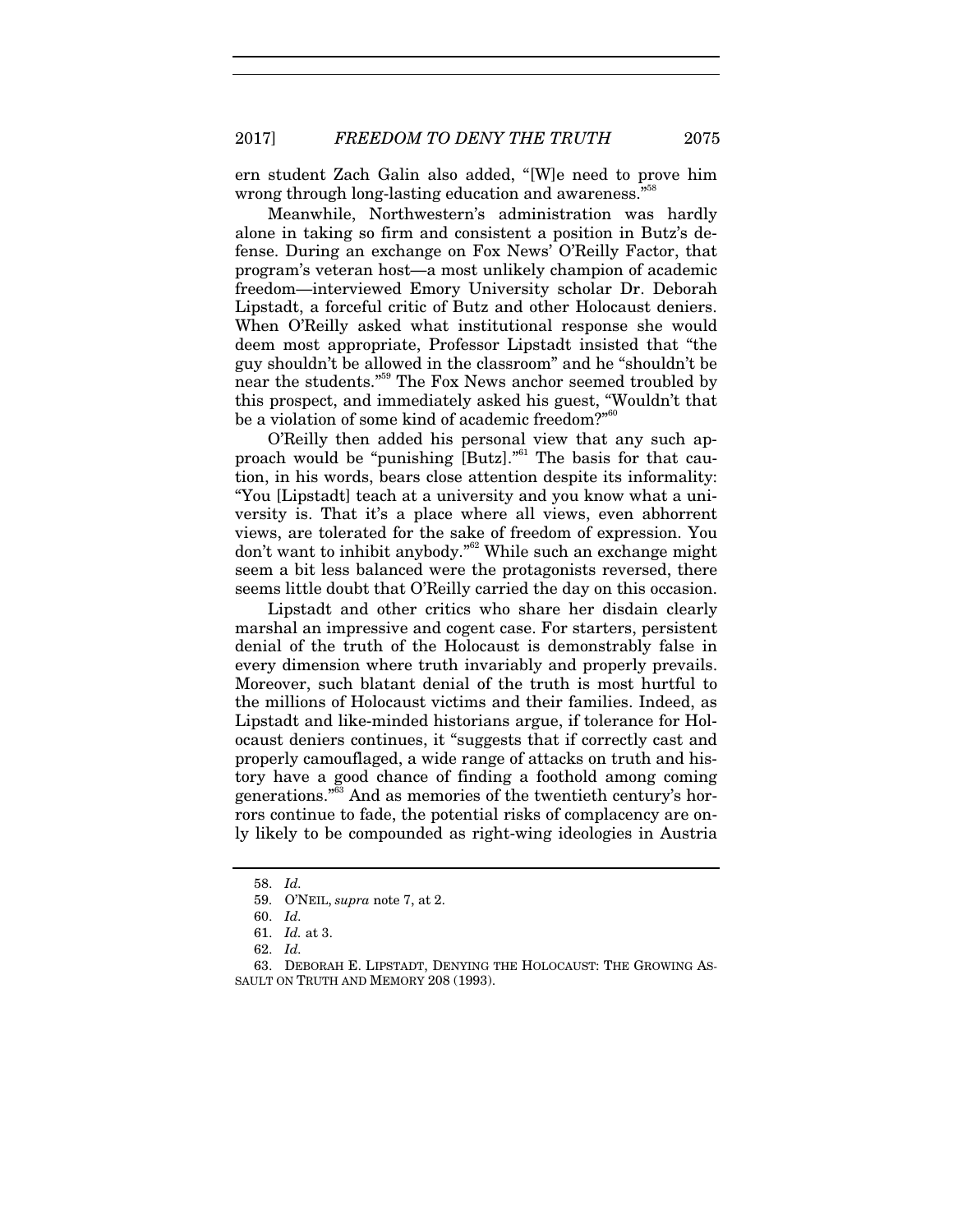and elsewhere find renewed acceptance and currency. Corrective efforts and countervailing claims are likely to meet growing resistance as the vivid memories of prior generations recede.

#### II. SEVERAL CRITICAL DISTINCTIONS

Several related distinctions deserve elaboration while we await Professor Butz's retirement from Northwestern's engineering faculty. First, a basic contrast invites attention between, on one hand, publicly supported institutions, like Florida Atlantic University and, on the other hand, private or independent institutions like Northwestern University or the University of Chicago. Quite simply, when a state university like Illinois, Wisconsin or Michigan receives the bulk of its funding from the government, its actions are fully subject to the constitutional constraints of the First Amendment and comparable state constitutional and/or statutory safeguards.<sup>64</sup>

While in fact a small group of private campuses (notably Ivy League schools, Stanford, and Johns Hopkins) may actually outdo their public peers in receipt of federal research subven- $\frac{5}{5}$  they are often regarded as quasi-public for constitutional purposes on the basis of their comparability to major independent private campuses.<sup>66</sup> Some hybrid institutions do in fact house both public and private programs side by side.<sup>67</sup> The basic constitutional guarantees of free speech and press apply only in the public sector; nevertheless, virtually all private institutions do observe the safeguards of academic freedom and many even exceed what the First Amendment requires. But the

<sup>64.</sup> *See* Widmar v. Vincent, 454 U.S. 263, 267 n.5 (1981) (recognizing that a public university possesses many characteristics of a public forum).

<sup>65.</sup> *See* Samuel Weigley & Alexander E.M. Hess, *Universities Getting the Most Government Money*, 24/7 WALL ST. (Apr. 25, 2013), http://247wallst .com/special-report/2013/04/25/universities-getting-the-most-government -money (stating that ten universities receive the most federal funds).

 <sup>66.</sup> *Action of Private Institution of Higher Education as Constituting State Action, or Action Under Color of Law, for Purposes of Fourteenth Amendment and 42 U.S.C.A. § 1983*, 37 A.L.R. FED. 601 (1978) (explaining that the courts are likely to examine the extent to which the state controls the college financially or by regulation when determining whether a private university acts under color of state law).

<sup>67.</sup> *See, e.g.*, *Cornell University*, FOUND. FOR INDIVIDUAL RTS. EDUC., https://www.thefire.org/schools/cornell-university (last visited Apr. 3, 2017) (describing Cornell University as one such "hybrid" institution).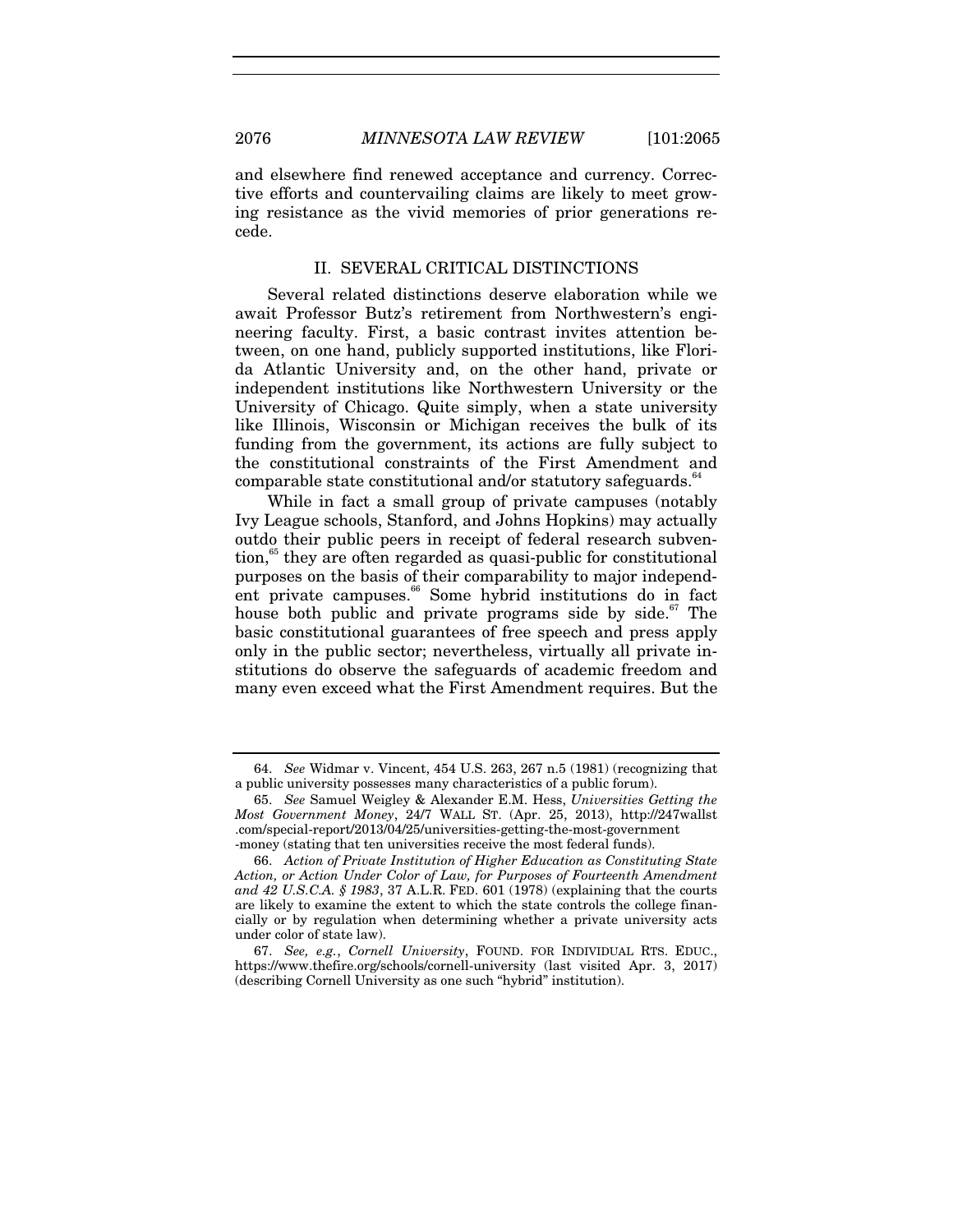distinction between what institutions protect under their own policies and what the Constitution demands remain crucial.<sup>6</sup>

Second, we should note that not all proponents of academic freedom are equally committed to an unfettered notion of free inquiry within the American academic community. Indeed, some scholars would focus attention on statements made or views publicly expressed within the speaker's or writer's assigned field of expertise or academic specialty.<sup>69</sup> While those who lack such expertise are typically free to speak or write as they wish—especially at publicly supported institutions—under a narrower focus they would be entitled to substantially lesser deference than those who express views within their recognized academic specialty. This crucial distinction has been the subject of recent Supreme Court litigation.<sup>70</sup>

Third, we should also recognize and differentiate the rapidly emerging role of social media such as Facebook, Twitter, and other non-print media modes of speech. As recently as a generation ago, speakers and writers relied solely on print, oral statements, and symbolic expressions like flag burning. The digital age has dramatically changed such communication in ways that are increasingly varied and complex. Indeed, until quite recently full First Amendment protection was confined to books, magazines, and newspapers; broadcasting, cable, and even motion pictures received less than full protection.<sup> $71$ </sup> Not until 1997 did the Supreme Court recognize full constitutional protection for the Internet and the messages it conveys.<sup>72</sup> A se-

 <sup>68.</sup> As an example of the autonomy of the independent sector, Hampshire College in Massachusetts is one of several institutions that does not recognize faculty tenure—much less impose sanctions for invasion of tenure guarantees. *See* Andrew L. Yarrow, *The Troubled Faculty; Tenure: A Variety of Alternatives*, N.Y. TIMES, Aug. 18, 1985, at A39.

<sup>69.</sup> *See, e.g.*, Enrique M. Fernando, *Academic Freedom as a Constitutional Right*, 52 PHIL. L.J. 289, 291 (1977) ("It is different where educators are concerned . . . . In their field of specialization, they are expected to speak with detachment, objectivity, and expertise.").

<sup>70.</sup> *See, e.g.*, Garcetti v. Ceballos, 547 U.S. 410, 417–26 (2006) (holding that the First Amendment protections for citizens do not extend to public employees making statements in connection with their official duties).

<sup>71.</sup> *See, e.g.*, FCC v. Pacifica Found., 438 U.S. 726, 727 (1978) ("Of all forms of communication, broadcasting has the most limited First Amendment protection.").

 <sup>72.</sup> *See, e.g.*, Reno v. ACLU, 521 U.S. 844, 885 (1997) ("[T]he growth of the Internet has been and continues to be phenomenal. . . . The interest in encouraging freedom of expression in a democratic society outweighs any theoretical but unproven benefit of censorship.").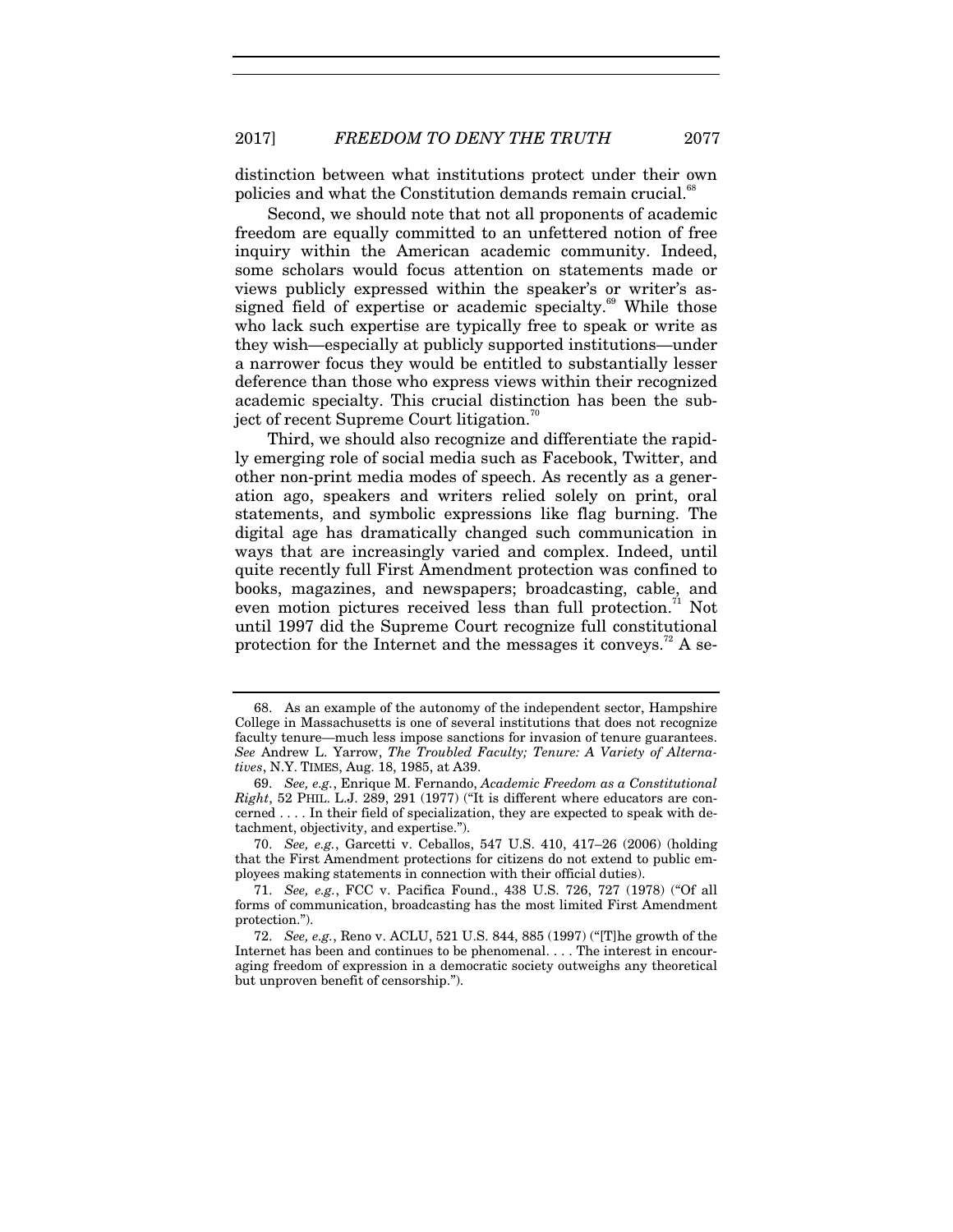ries of later rulings has continually amplified and complicated the world of electronic and digital expression.

The classic example of the burgeoning contrast between and among media comes from Professor Butz himself. He has, of course, scrupulously observed the two constraints that Northwestern University's administration imposed on him for decades. Myriad copies of *The Hoax of the Twentieth Century* have appeared in print, being widely sold even in the Evanston campus bookstore. But in the mid 1990s Butz went online, seeking new outlets for his Holocaust denial. Specifically, he created his own website and later a blog through which to enhance the force of his spiteful rhetoric.<sup>74</sup>

It was unlikely that such a shift from print to digital media would long go unnoticed by his critics, and inevitably a new round of controversy ensued. Perceptive critics like the Simon Wiesenthal Center—a vigilant watchdog of neo-Nazi activity and propaganda—promptly took note of Butz's online presence and cried foul.<sup>75</sup> Mark Weitzman, the director of the Center's Task Force Against Hate, charged that because the offending webpage appeared under Northwestern's digital auspices, "[i]n effect, [Butz is] using the university as a shield for hyping anti-Semitism and Holocaust denial."<sup>76</sup> Weitzman was hardly alone in noting this contrast in medium. A *Chicago Tribune* editorial argued that, by allowing Butz to add a university-based webpage to his array of Holocaust-related outlets, Northwestern was "metaphorically[] giving Butz free stationery with NU's letterhead on it" and "[i]n effect, it also is paying for Butz . . . to make his material denying the Holocaust available to millions of Internet users around the world."<sup>77</sup>

<sup>73.</sup> *See, e.g.*, Ashcroft v. ACLU, 542 U.S. 656, 660–61 (2004) (upholding a preliminary injunction for the Child Online Protection Act because the statute "likely violates the First Amendment"); United States v. Am. Library Ass'n, 539 U.S. 194, 214 (2003) (holding that a statute requiring "filtering provisions" for Internet terminals in public libraries did not violate patrons' First Amendment rights).

<sup>74.</sup> *See* ANTI-DEFAMATION LEAGUE, HIGH-TECH HATE: EXTREMIST USE OF THE INTERNET 14 (1997) (explaining that Butz created a website on the Northwestern Server in 1996).

<sup>75.</sup> *See* David L. Wilson, *Northwestern U. Urged To Bar Web Page Denying Holocaust*, CHRON. HIGHER EDUC., May 24, 1996, at A21.

<sup>76.</sup> *Id.*

 <sup>77.</sup> Pamela Cytrynbaum, *Web Site Entangles NU in Free-Speech Debate*, CHI. TRIB., Dec. 29, 1996, at 1.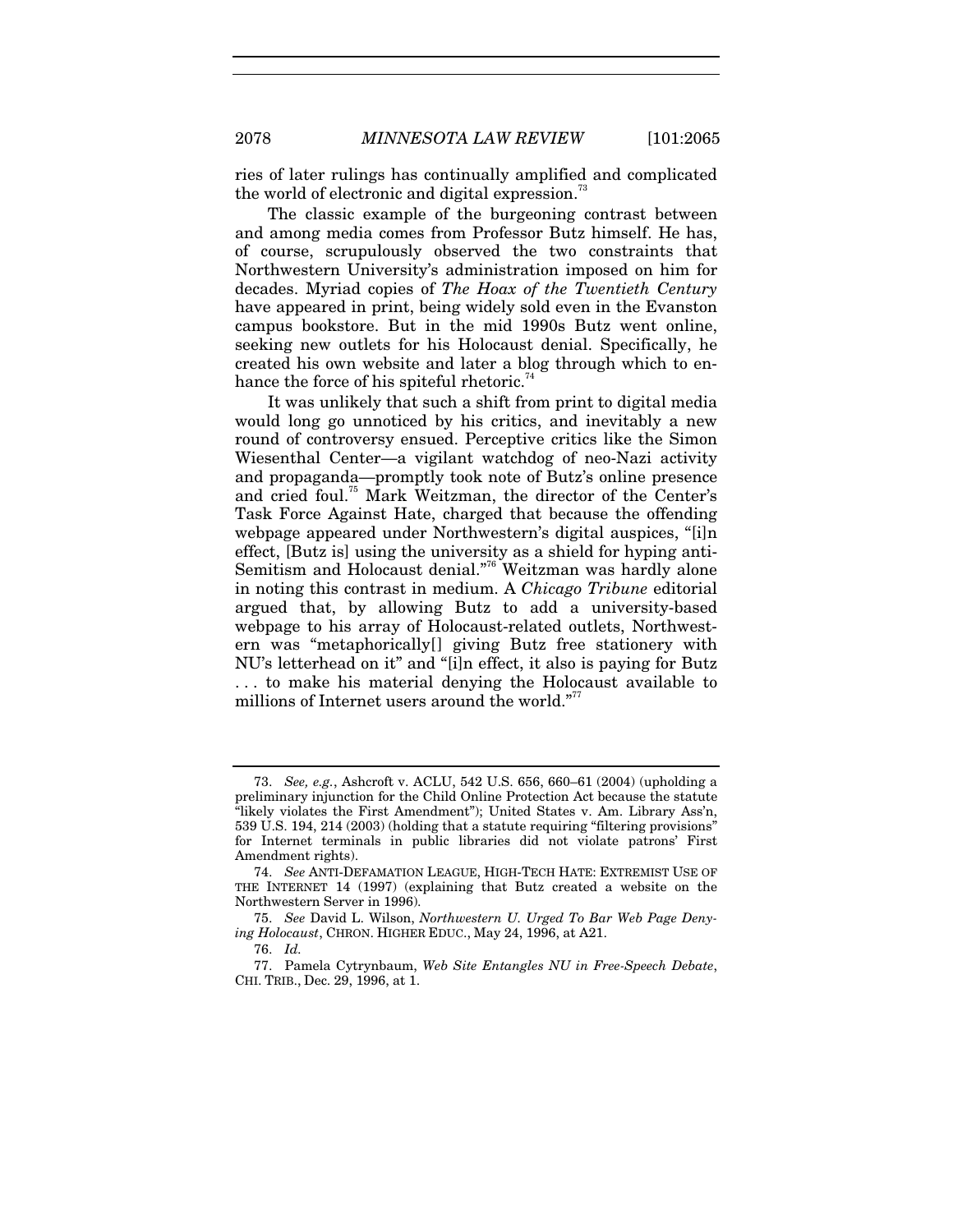Once again, however, administrators on the Evanston campus were undeterred by such appeals. President Henry Bienen characterized Butz's views as a "contemptible insult to all who experienced the horrors of that time and to their families."<sup>88</sup> But he saw no occasion to vary Northwestern's firm policy on Internet access generally—as the university's computer rules stated, "[t]he network is a free and open forum for the expression of ideas, including viewpoints that are strange, unorthodox, or unpopular."<sup>79</sup>

Northwestern's online policy does, however, include a disclaimer: "Northwestern . . . does not review, edit, or endorse all items accessible from these pages. . . . [O]pinions expressed in personal or non-departmental home pages should be construed as those of its author, who is responsible for the information contained therein."80 A report issued by the Anti-Defamation League (ADL) on extremist use of the Internet asked rhetorically whether such new digital media did not demand more restrictive policies: "What is lost and what is gained," inquired ADL, "when an Arthur Butz is allowed to publish his false, ideologically driven assertions with what appears to be the imprimatur of a respected institution of higher learning?"<sup>81</sup>

#### III. POSITING A DIFFERENT SCENARIO

Finally, we should address a quite different, but especially intriguing question about Professor Butz, Holocaust denial, and academic freedom. How differently would his spiteful view of the Holocaust be treated if, instead of electrical engineering, his academic specialty were Modern European History or geography? Superficially, injecting such hateful rhetoric into a diverse academic community should be treated no better—and surely no worse—than the actual and abhorrent views of Professor Butz. The total disregard for factual and truthful accounts of Nazi extermination, for example, would seem equally untenable under such conditions.

As it turns out, a different presumption prevails within the academic community. The AAUP and other standard-setting faculty groups have long recognized that professors "are enti-

 <sup>78.</sup> ANTI-DEFAMATION LEAGUE, *supra* note 74.

 <sup>79.</sup> Wilson, *supra* note 75.

<sup>80.</sup> *Disclaimer Regarding Web Content*, NW. U., http://www.northwestern .edu/disclaimer.html (last visited Apr. 3, 2017).

 <sup>81.</sup> ANTI-DEFAMATION LEAGUE, *supra* note 74, at 15.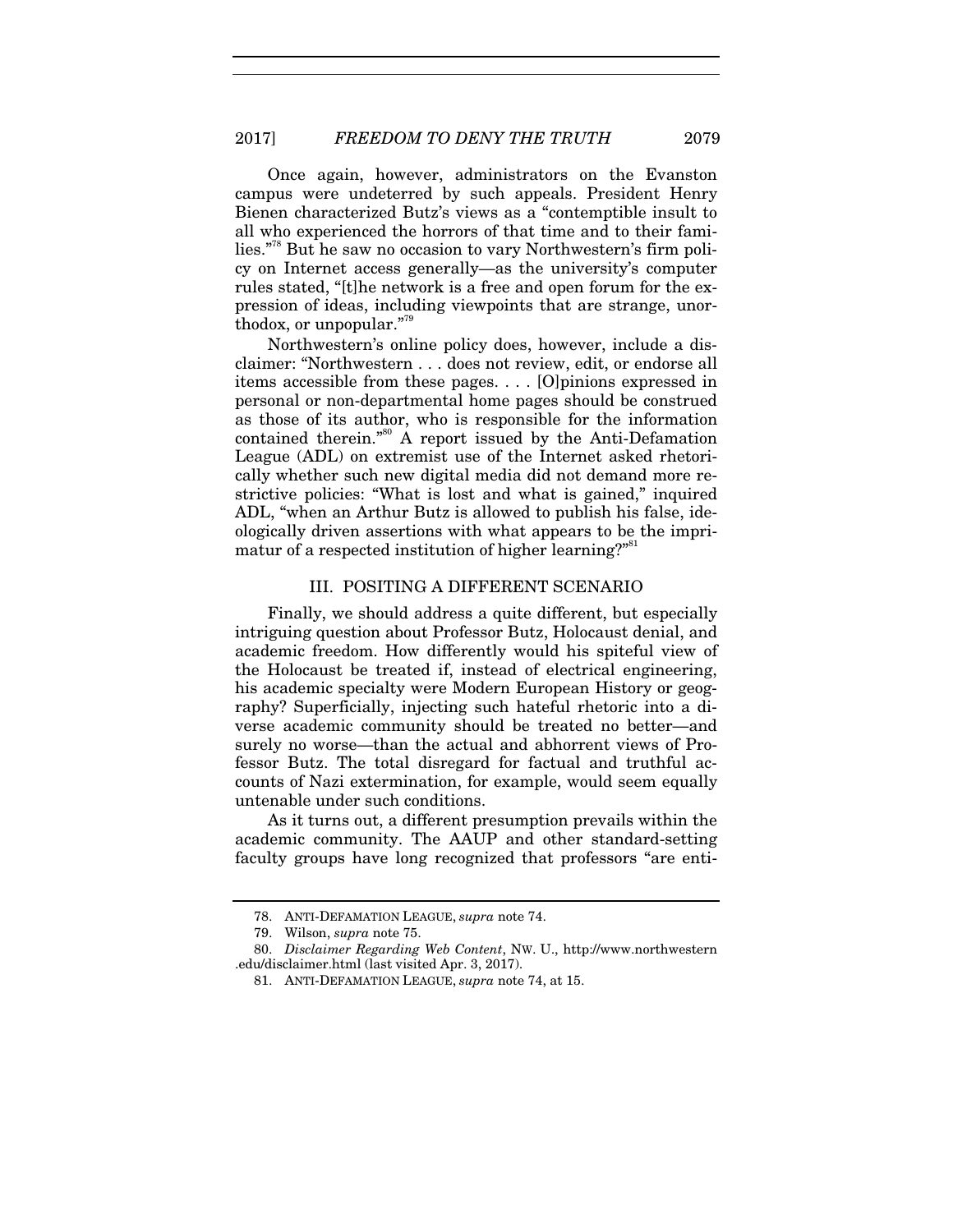tled to freedom in the classroom in discussing their subject."<sup>82</sup> However, there are limitations to this freedom. For example, an English scholar could proclaim that the Earth's surface is manifestly flat. But, if that same person were instead an expert in geology, they would be held to a much higher standard—for a reason that lay observers might easily overlook. The AAUP has long posited that even tenured professors may be dismissed (albeit with full due process) when they demonstrate a clear lack of "fitness . . . in their professional capacities as teachers or researchers."83 While the full contours of "fitness" (or lack of it)—and thus the potential for dismissal or severance of a senior scholar—are varied and complex, this AAUP precept offers ample and fully accepted guidance to the academic community.<sup>84</sup> Thus a Holocaust-denying Modern European historian could claim no comparable degree of deference, and would (given due process and specific charges) be subject to the termination of even a tenured position on the basis of demonstrated incompetence.

So it is with regard to Professor Butz; his undoubted expertise in electrical engineering demands that he demonstrate the requisite degree of "fitness" to teach accepted principles of engineering. Yet in the field of twentieth-century European history—where he manifestly lacks such expertise—he may espouse and publicly declare manifestly erroneous views. At the same time, a Holocaust-denying Modern European historian merits no such comparable deference. The manifest inaccuracy of such views would be fully documented by all respected scholars; the claims would be fully recognized as erroneous within the academic community.

<sup>82.</sup> *1940 Statement of Principles on Academic Freedom and Tenure*, AM. ASS'N U. PROFESSORS, https://www.aaup.org/file/1940%20Statement.pdf (last visited Apr. 3, 2017).

<sup>83.</sup> *Civility*, AM. ASS'N U. PROFESSORS, https://www.aaup.org/issues/ civility (last visited Apr. 3, 2017).

<sup>84.</sup> *See* AM. ASS'N UNIV. PROFESSORS, RECOMMENDED INSTITUTIONAL REGULATIONS ON ACADEMIC FREEDOM AND TENURE 4 (7th ed. 2006) ("Adequate cause for a dismissal will be related, directly and substantially, to the fitness of faculty members in their professional capacities as teachers or researchers.").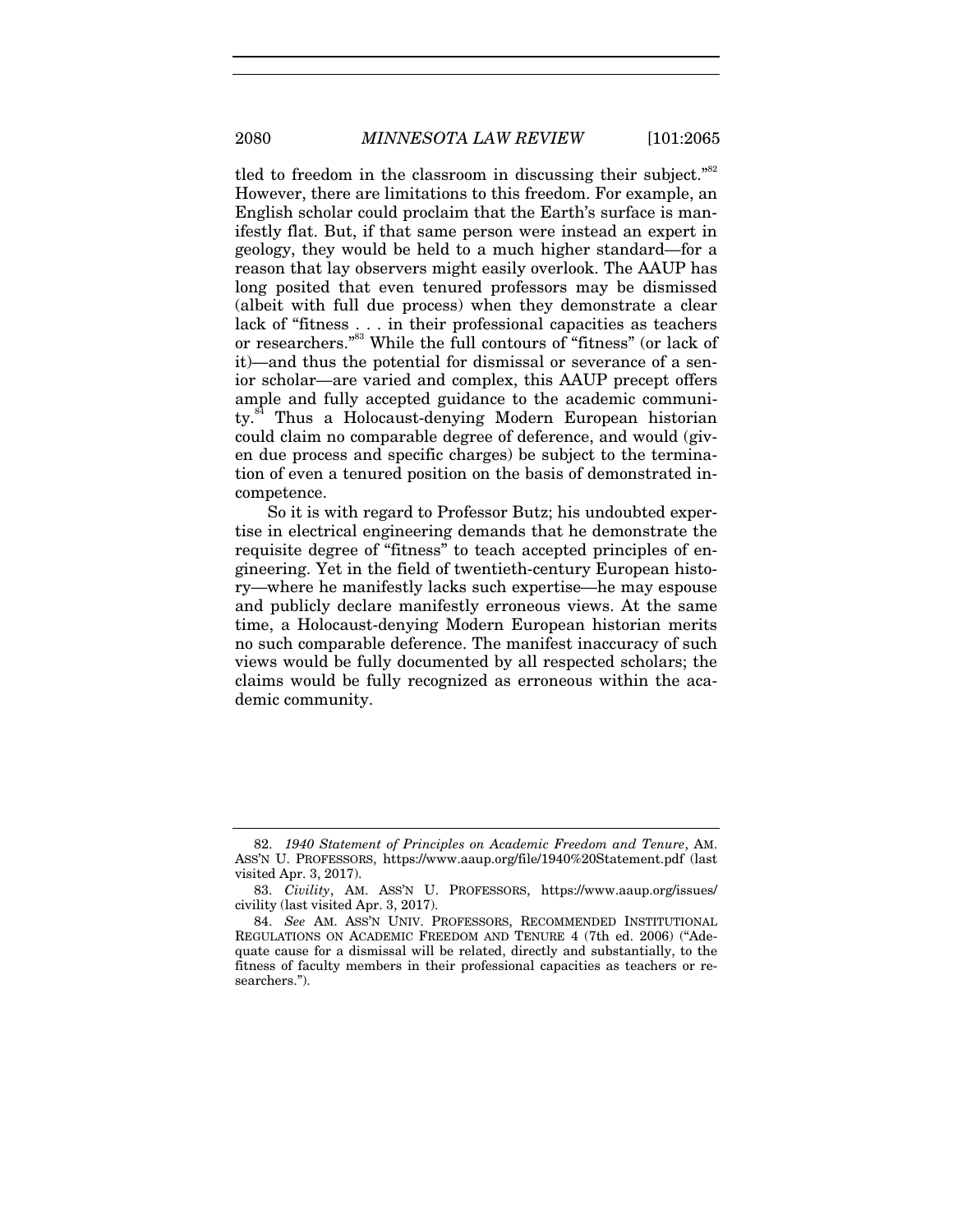#### IV. OTHER EQUALLY TROUBLING—IF DIFFERENT— ACADEMIC FREEDOM CASES

While Holocaust deniers like Butz may seem, in some respects, like trivial purveyors of sheer and utter "nonsense," we now turn to the far more troubling case of Stanford Professor William Shockley. An internationally acclaimed Nobel laureate and an inventor of the transistor, he is widely lauded as the founder of Silicon Valley.<sup>85</sup> In his later years, however, Shockley became an outspoken proponent of eugenics. During a 1980 interview with Playboy, Shockley said "the major cause for American Negros' intellectual and social deficits is hereditary and racially genetic in origin and thus not remediable to a major degree by improvements in the environment."<sup>86</sup>

Shockley also periodically proposed that women with IQs below 100 be paid to undergo voluntary sterilization.<sup>87</sup> Despite an abundance of honors reflecting his singular accomplishments in electrical engineering, by the end of his life he was "vilified, ridiculed," and "completely estranged from all but his loyal wife."<sup>88</sup> His children learned of his death only through obituaries in the national news media.<sup>89</sup> In retrospect, one might reflect on the dramatic and novel contrast between two different William Shockleys—the esteemed Nobel laureate and the sadly tarnished amateur geneticist.<sup>30</sup>

We may turn now to the relatively recent cases of two other controversial and outspoken university professors and the strikingly different treatment they received from their respective institutions. Soon after the terrorist attacks of September 11, 2001, Professor Ward Churchill of the University of Colorado posted a startling article on an obscure website. In the essay, he implicitly claimed that the victims of the World Trade Center bombing deserved their tragic fate since they labored in

90. *See* Boyer, *supra* note 86.

<sup>85.</sup> *See* Dawn Levy, *William Shockley, Still Controversial After All These Years*, STAN. NEWS SERV. (Oct. 22, 2002), http://news.stanford.edu/pr/02/ shockley1023.html.

 <sup>86.</sup> Edward J. Boyer, *Controversial Nobel Laureate Shockley Dies*, L.A. TIMES (Aug. 14, 1989), http://articles.latimes.com/1989-08-14/news/mn-369\_1\_ nobel-laureate-shockley.

<sup>87.</sup> *See William Shockley*, S. POVERTY L. CTR., https://www.splcenter.org/ fighting-hate/extremist-files/individual/william-shockley (last visited Apr. 3, 2017).

<sup>88.</sup> *William Shockley*, PBS (1999), http://www.pbs.org/transistor/album1/ shockley/shockley3.html.

<sup>89.</sup> *Id.*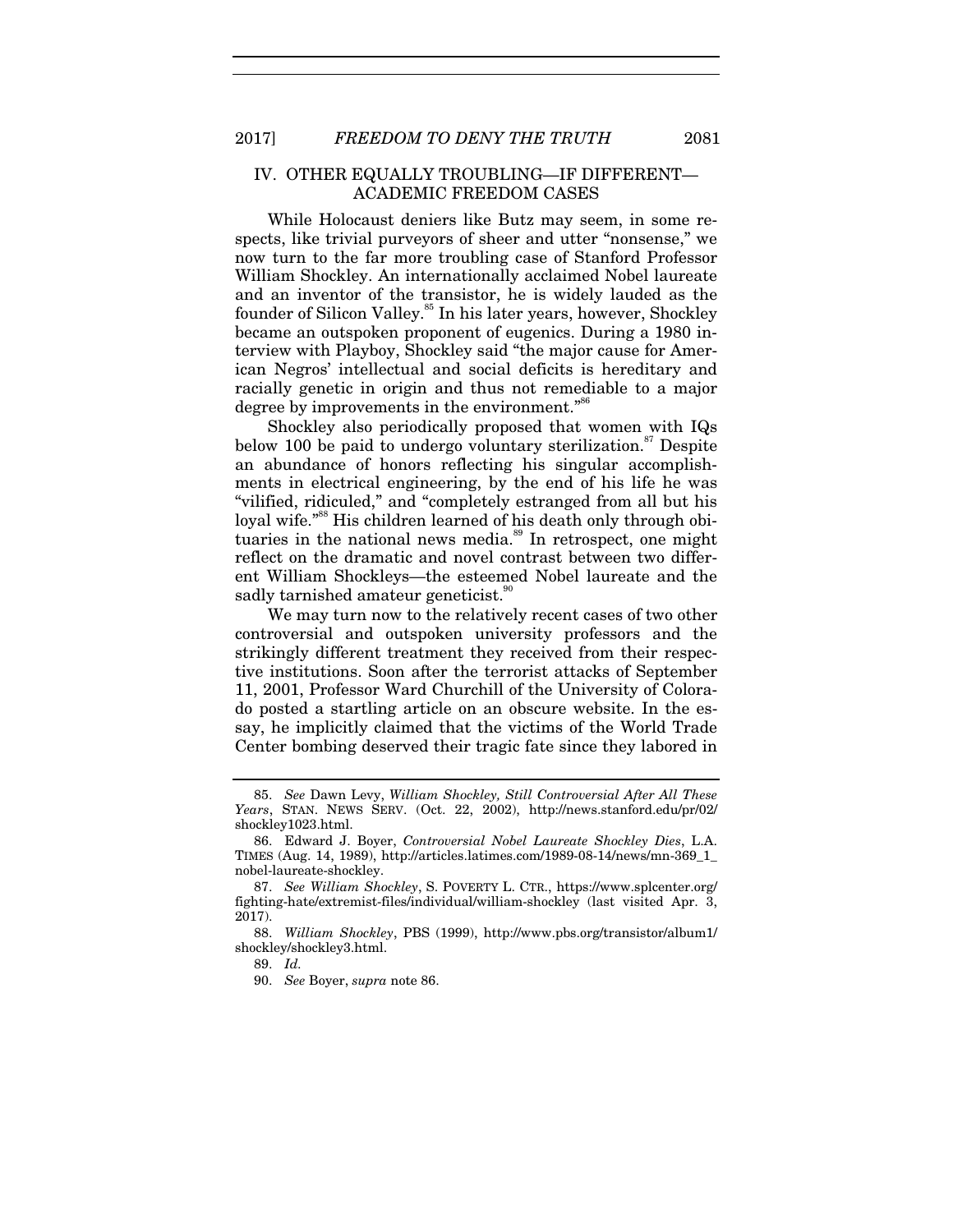the financial services field. $91$  They were, in Churchill's rhetoric, "little Eichmanns."<sup>92</sup> The hijackjers who drove two jets into the World Trade Center had, by contrast, "manifested the courage of their convictions."<sup>93</sup>

Indignation and outrage ensued. Colorado's governor, on learning of Churchill's posting, decreed his resignation followed quickly by comparable demands from legislators and other officials.94 Two University of Colorado Regents, however, urged caution, noting that Churchill held academic tenure and was thus entitled to broad protection of even the most outrageous and offensive rhetoric.<sup>95</sup> Despite the overwhelming demand for reprisal, the Boulder campus administration carefully heeded the Regents' caution. An extensive inquiry was promptly entrusted to a committee of senior scholars, which began at once to canvas Churchill's writings and statements.<sup>96</sup> Meanwhile, their outspoken colleague had voluntarily resigned his administrative post within the Ethnic Studies Department.<sup>97</sup>

After an elaborate review process, the faculty committee concluded that, despite the "[L]ittle Eichmanns" salvo and other postings, Churchill's statements fell clearly within the scope of his First Amendment freedoms.<sup>98</sup> In fact, as the campus's chief academic officer soon affirmed, Churchill's status deserved protection not only because of his academic freedom as a scholar and teacher but also as a public employee of a major publicly supported university.<sup>99</sup>

Never likely to pass up a chance to comment on current academic matters, Fox News' Bill O'Reilly promptly joined the debate. Once again he offered an unlikely view: "I don't think

 <sup>91.</sup> Ward Churchill, *"Some People Push Back": On the Justice of Roosting Chickens*, KERSPLEBEDEB (Sept. 12, 2001), http://www.kersplebedeb.com/ mystuff/s11/churchill.html.

<sup>92.</sup> *Id.*

<sup>93.</sup> *Id.*

<sup>94.</sup> *Gov. Owens Letter Calls for Churchill To Step Down*, DENVER7 (Feb. 1, 2005), http://www.thedenverchannel.com/news/gov-owens-letter-calls-for -churchill-to-step-down.

 <sup>95.</sup> *See* Robert O'Neil, *Limits of Freedom: The Ward Churchill Case*, 30 CHANGE 34, 37 (2006).

<sup>96.</sup> *Id.*

<sup>97.</sup> *Events Surrounding Colorado Professor Ward Churchill*, DENVER POST (July 25, 2007), http://www.denverpost.com/2007/07/25/events -surrounding-colorado-professor-ward-churchill.

<sup>98.</sup> *Id.* (mentioning protections of the Constitution, which under the circumstances, suggests First Amendment freedoms).

 <sup>99.</sup> O'NEIL, *supra* note 7, at 27.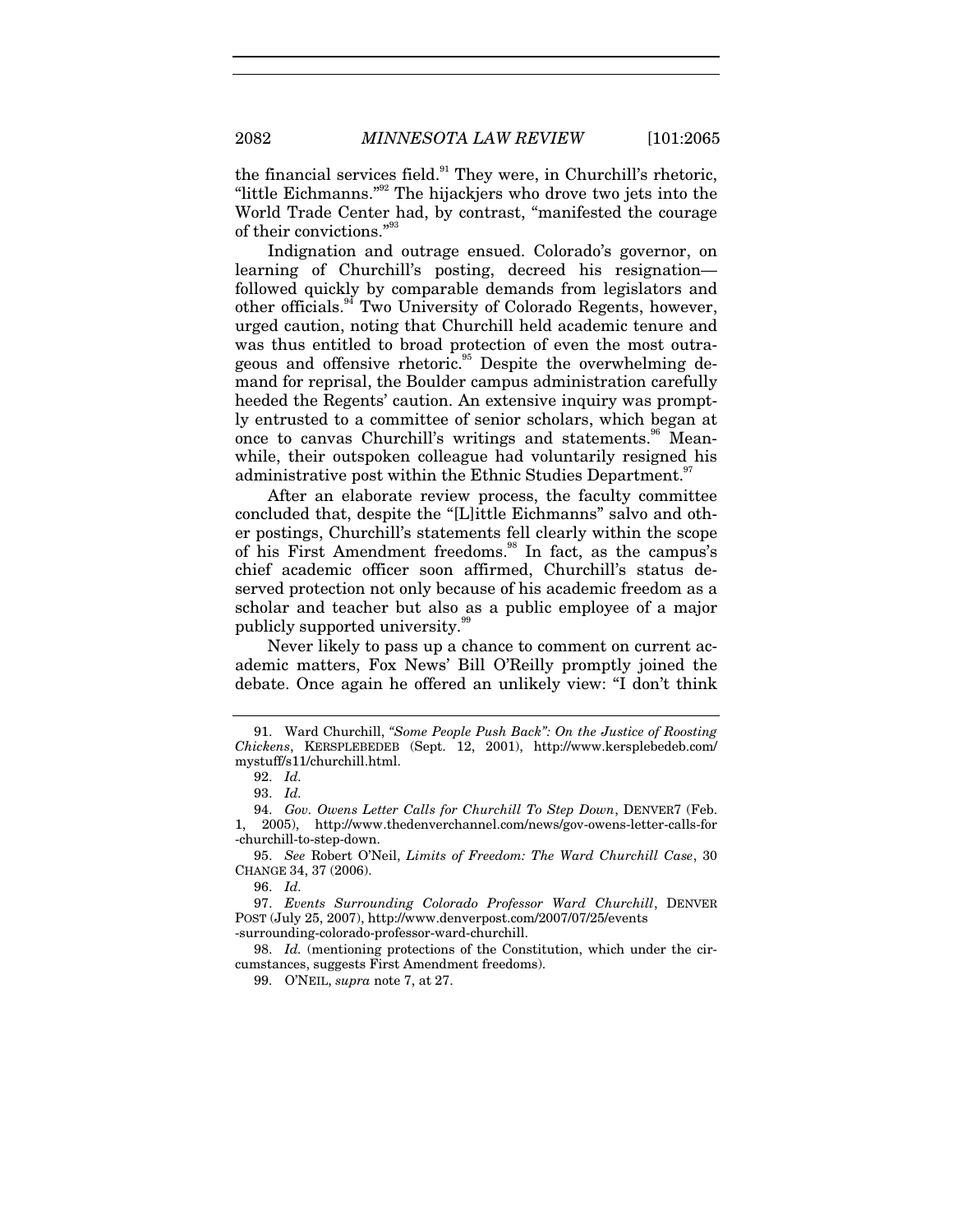he should be fired," adding that such a sanction "would send the wrong message to the rest of the world. America's a strong enough country to put up with the likes of Professor Churchill. Punishing him further would just make him a martyr."<sup>100</sup> O'Reilly then invited Churchill himself to join the dialogue, though the embattled teacher seems to have offered no comparably incendiary "Little Eichmann" comments on the air or elsewhere.<sup>101</sup>

Soon however, the embattled professor faced a more daunting and ultimately more ominous threat. A separate faculty group had been charged to examine closely the scope and quality of his published research.<sup>102</sup> The Boulder Campus Privilege and Tenure Committee initially imposed only a one-year suspension on Churchill because of his seemingly marginal research record.<sup>103</sup> But the university system's president, former U.S. Senator Hank Brown, insisted on going further and urged the Regents to dismiss the errant professor.<sup>104</sup> "Professor Churchill," wrote Brown, "is not qualified to hold a tenured position' at Colorado," adding that otherwise "the university could not maintain the integrity of its scholarly enterprise."105

Evincing the volatility of the Churchill case, in no other recent faculty personnel matter has the academic community been so sharply divided. For example, the Foundation for Individual Rights in Education (FIRE) strongly supported the Boulder campus's refusal to dismiss Churchill on academic freedom/free speech grounds.106 Later, though, FIRE concluded

104. O'NEIL, *supra* note 7, at 84.

105. *Id.* (quoting Letter from Hank Brown, President, Univ. of Colo., to Patricia Hayes, Chair, Bd. of Regents of the Univ. of Colo. (May 25, 2007)).

 106. Greg Lukianoff, *FIRE Letter to University of Colorado at Boulder Interim Chancellor Philip P. DiStefano*, FOUND. FOR INDIVIDUAL RTS. EDUC. (Feb. 9, 2005), https://www.thefire.org/fire-letter-to-university-of-colorado-at -boulder-interim-chancellor-philip-p-distefano-february-9-2005 ("From a legal standpoint, there can be little doubt that even Churchill's most controversial

 <sup>100.</sup> Bill O'Reilly, *Hamilton College Folds*, FOX NEWS (Feb. 1, 2005), http:// www.foxnews.com/story/2005/02/02/hamilton-college-folds.html.

<sup>101.</sup> *See, e.g.*, Bill O'Reilly, *University of Colorado Professor Ward Churchill Speaks*, FOX NEWS (Feb. 2, 2005), http://www.foxnews.com/transcript/ 2005/02/02/univ-colorado-professor-ward-churchill-speaks (publishing a partial transcript of an interview with Professor Churchill on February 1, 2005).

<sup>102.</sup> *Events Surrounding Colorado Professor Ward Churchill*, *supra* note 97.

<sup>103.</sup> *University of Colorado President Recommends Firing Ward Churchill*, FOX NEWS (May 29, 2007), http://www.foxnews.com/story/2007/05/29/ university-colorado-president-recommends-firing-ward-churchill.html (noting that Churchill was demoted and suspended without pay).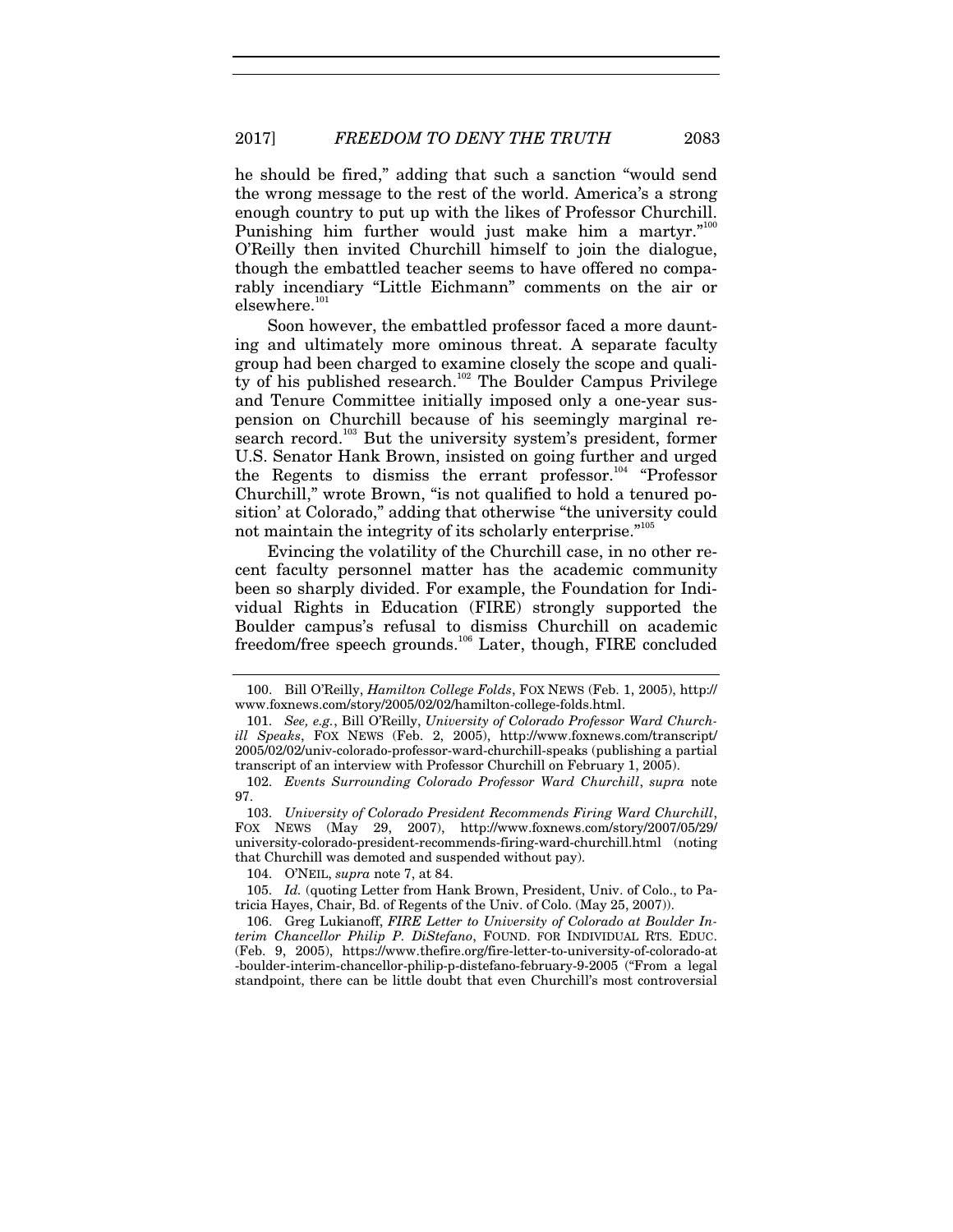that, given extensive evidence of plagiarism which a different faculty committee had unearthed, "the [university's] termination for academic fraud was constitutional."<sup>107</sup>

Even more striking was the nearly unique contrast between two usually congenial faculty groups: the Colorado and national chapters of the AAUP. A formal report commissioned by the Colorado Conference of the AAUP reflected a highly critical view on the research misconduct-based dismissal by the Regents.<sup>108</sup> Yet the national AAUP at its annual meeting declined to follow its Colorado chapter's imposition of censure on the administration and/or Board of Regents.<sup>109</sup> Any doubt about the visibility or the contentious nature of the Churchill saga should thus be put to rest.

Protracted litigation inevitably ensued. Soon after his dismissal, Churchill filed a lawsuit against the university, claiming unlawful termination.<sup>110</sup> In July 2009, a Denver jury found that Churchill had been fired unlawfully and awarded him \$1 in damages.<sup>111</sup> Nearly a year later the Colorado Court of Appeals sustained the trial court's ruling,112 as did the state Supreme Court in September 2012.<sup>113</sup> Finally, the U.S. Supreme Court declined on April 1, 2013, to hear the case.<sup>114</sup> A 2014 in-

political statements are protected by the First Amendment.").

<sup>107.</sup> *University of Colorado at Boulder: Investigation of Professor for Controversial Essay*, FOUND. FOR INDIVIDUAL RTS. EDUC., https://www.thefire.org/ cases/university-of-colorado-at-boulder-investigation-of-professor-for -controversial-essay (last visited Apr. 3, 2017).

 <sup>108.</sup> DON ERON ET AL., REPORT ON THE TERMINATION OF WARD CHURCHILL 121 (2011), http://www.cu-aaup.org/wp-content/uploads/2013/05/Churchill -Report.pdf ("The University of Colorado's prosecution of Ward Churchill represents a betrayal of society on numerous levels.").

<sup>109.</sup> *See generally AAUP 2011*, AM. ASS'N U. PROFESSORS, http://www .aaupnet.org/events-a-conferences/annual-meeting/aaup-2011 (last visited Apr. 3, 2017).

 <sup>110.</sup> Churchill v. Univ. of Colo., No. 06-CV-11473, 2009 WL 2704509 (Colo. Dist. Ct. July 7, 2009), *aff'd*, 293 P.3d 16 (Colo. App. 2010), *aff'd on other grounds*, 285 P.3d 986 (Colo. 2012).

<sup>111. 293</sup> P.3d at 24. However, the defendants argued after the jury verdict that the parties' agreed-upon a stipulation that allows the defendant to take advantage of the doctrine of quasi-judicial immunity as a defense. The district judge granted the defendants quasi-judicial immunity. *Id.* 

 <sup>112.</sup> Churchill v. Univ. of Colo., 293 P.3d 16, 24 (Colo. App. 2010) ("[T]he jury awarded Churchill \$0 in past economic damages and only \$1 in past economic loss."), *aff'd on other grounds*, 285 P.3d 986 (Colo. 2012).

 <sup>113.</sup> Churchill v. Univ. of Colo., 285 P.3d 986 (Colo. 2012).

 <sup>114.</sup> Churchill v. Univ. of Colo., 133 S. Ct. 1724 (2013), *denying cert. to* 285 P.3d 986.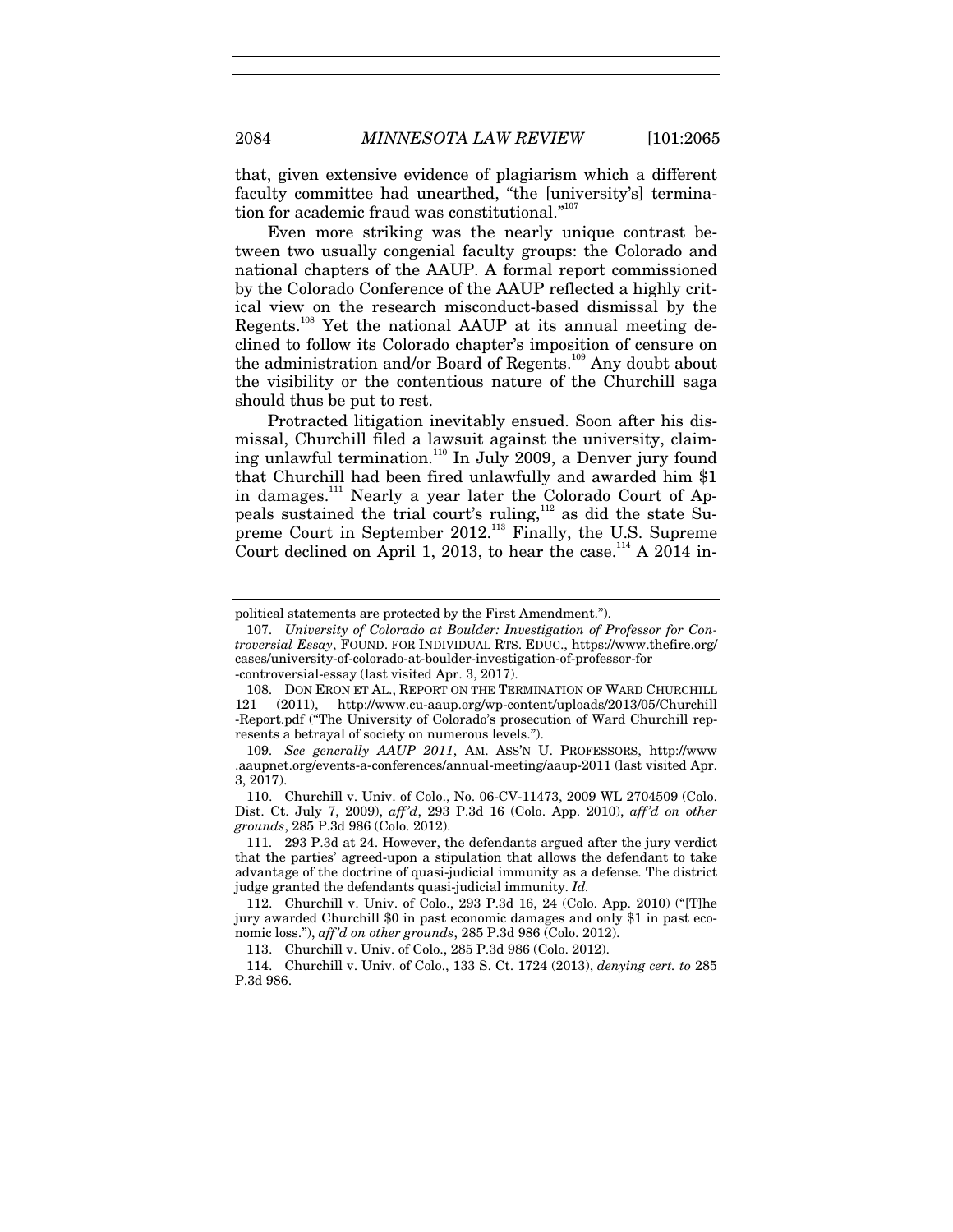terview with Churchill included evidence that, after four decades in the northern plains region, he had relocated to Atlanta, stating that he planned to complete several pending book projects.<sup>1</sup>

Meanwhile, the bizarre case of Professor Steven Salaita stands in sharp contrast. An American of Palestinian ancestry, Salaita received his undergraduate education from Radford University and his doctorate in English from the University of Oklahoma.116 After several years teaching at the University of Wisconsin at Whitewater, he joined the English faculty of Virginia Tech, where he received tenure and promotion to associate professor.<sup>117</sup> He focused on "immigration, American-ness, dislocation, cultural multiplicity, xenophobia and racialization."118 A *Los Angeles Times* account described him as a "respected scholar in American Indian studies and Israeli-Arab relations" as did other scholars within the discipline.<sup>119</sup>

In the spring of 2013, Salaita was invited to interview for a faculty position at the University of Illinois at Urbana-Champaign (UIUC).<sup>120</sup> While teaching at Virginia Tech he published an article which declared his opposition to the "Support Our Troops" slogan as evidence of "unthinking patriotism."<sup>121</sup> Virginia Tech's vice president for university relations, however, cautioned that Salaita's views did not "remotely reflect the collective opinion of the greater university community"—a caution that evoked concern from forty faculty members who chastised the statement as "placing in doubt [the university's] commit-

 119. Michael Hiltzik, *Is US Academic Freedom a Casualty of the Israeli-Palestinian Debate?*, L.A. TIMES (Aug. 11, 2014), http://www.latimes.com/ business/hiltzik/la-fi-mh-us-academic-freedom-20140811-column.html.

 120. HENRY REICHMAN ET AL., ACADEMIC FREEDOM AND TENURE: THE UNIVERSITY OF ILLINOIS AT URBANA-CHAMPAIGN 6 (2015), https://www.aaup .org/file/UIUC%20Report\_0.pdf.

 121. Jennifer Kabbany, *Virginia Tech Professor Argues Against 'Support Our Troops*,*'* COLLEGE FIX (Aug. 29, 2013), http://www.thecollegefix.com/post/ 14441 (citing Steven Salaita, *No, Thanks: Stop Saying "Support the Troops*,*"* SALON (Aug. 25, 2013), http://www.salon.com/2013/08/25/no\_thanks\_i\_wont\_ support\_the\_troops).

 <sup>115.</sup> Joshua Frank, *In Search of Ward Churchill*, COUNTERPUNCH (Jan. 31, 2014), http://www.counterpunch.org/2014/01/31/in-search-of-ward-churchill.

 <sup>116.</sup> John Foreman, *Salaita a Proficient Noisemaker These Days*, NEWS-GAZETTE (Oct. 18, 2015), http://www.news-gazette.com/opinion/columns/2015 -10-18/john-foreman-salaita-proficient-noisemaker-these-days.html.

 <sup>117.</sup> Christine Des Garennes & Julie Wurth, *Who Is Steven Salaita?*, NEWS-GAZETTE (Sept. 7, 2014), http://www.news-gazette.com/news/local/2014 -09-07/who-steven-salaita.html.

<sup>118.</sup> *Id.* (quoting English Professor Virginia Fowler).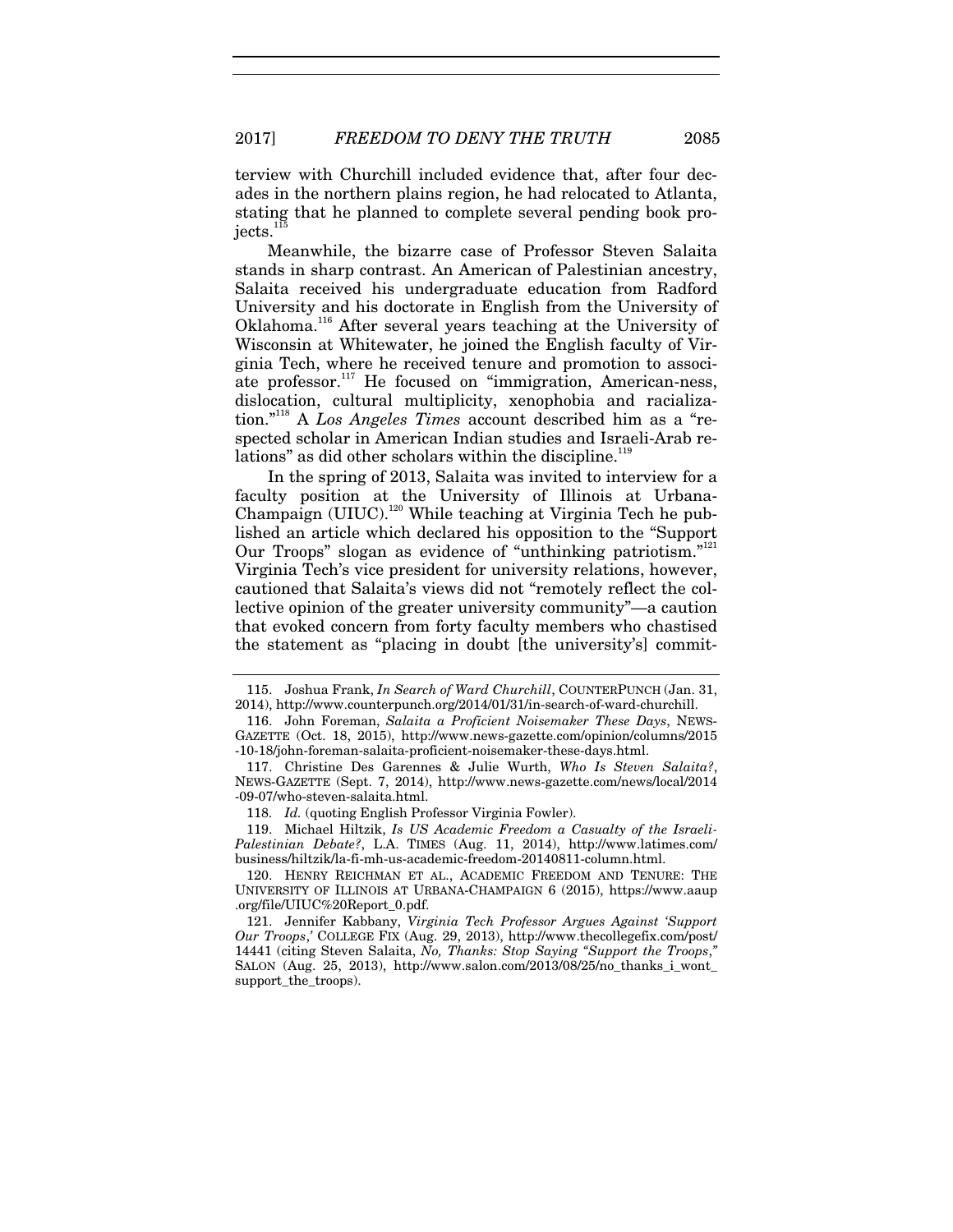ment to academic freedom."<sup>122</sup> Nonetheless, Virginia Tech expressed no doubt about the institution's commitment to ten- $\mathrm{^{\cdot}ure.}^{123}$ 

After the University of Illinois extended a seemingly unqualified offer of a tenured position, including a letter confirming this prospect (though noting that employment offers are not official or final until formally approved by the Board of Trustees) the process was apparently complete.<sup>124</sup> But the matter would remain in limbo for several contentious weeks, while the campus administration appeared to have second thoughts. Meanwhile, Chancellor Phyllis Wise was found to have exchanged emails with major donors to the university, who had disparaged Salaita's views on the Middle East.<sup>125</sup> Accordingly, the Chancellor withdrew the seemingly firm offer to Salaita while the matter remained in limbo.<sup>126</sup> Having learned of the emails, University of Illinois officials in turn acted to terminate Chancellor Wise's administrative appointment.<sup>127</sup>

Salaita immediately protested, insisting that despite the procedural confusion, the original conditional offer was in fact a legal offer of employment.<sup>128</sup> He added that the attempted with-

 <sup>122.</sup> Ananda Abeysekara et al., *Letter to the Editor: University's Commitment to Academic Freedom in Doubt*, COLLEGIATE TIMES (Nov. 13, 2013), http://www.collegiatetimes.com/opinion/letters\_to\_editor/letter-to-the-editor -university-s-commitment-to-academic-freedom/article\_a502e4a0-3afa-5c84 -8cd5-d46b4667661e.html.

 <sup>123.</sup> Tonia Moxley, *Former Virginia Tech Professor Steven Salaita Sues University of Illinois*, ROANOKE TIMES (Jan 29, 2015), http://www.roanoke .com/news/education/higher\_education/virginia\_tech/former-virginia-tech -professor-steven-salaita-sues-university-of-illinois/article\_3e903faf-8ce2-53a3 -833a-9faee9fa747c.html (suggesting that Virginia Tech did not punish Salaita because he chose to leave while he still had a tenured position).

 <sup>124.</sup> REICHMAN ET AL., *supra* note 120 (noting that Chancellor Wise's recommendation for tenure and the provost's authorization occurred on September 26, 2013).

 <sup>125.</sup> Joseph Erbentraut, *Donor Complaints May Have Prompted Controversial Professor To Lose University of Illinois Job*, HUFFINGTON POST (Sept. 5, 2014), http://www.huffingtonpost.com/2014/09/05/steven-salaita-university-of -illinois-donors\_n\_5774032.html.

 <sup>126.</sup> REICHMAN ET AL., *supra* note 120, at 7 ("On August 1, Chancellor Wise . . . wrote to Professor Salaita informing him that the chancellor had decided not to submit the appointment to the board . . . .").

<sup>127.</sup> *Id.* at 8 (describing actions taken by Chancellor Wise, the Board of Trustees, the Hiring Policies and Procedures Review Committee, and the Committee of Academic Freedom and Tenure (CAFT)).

<sup>128.</sup> *Id.* (noting that Salaita sued the University of Illinois on January 29, 2015 after the board rejected the CAFT report and announced its decision as final on January 16, 2015); *see also* Jodi S. Cohen, *Prof Threatens Suit If U. of*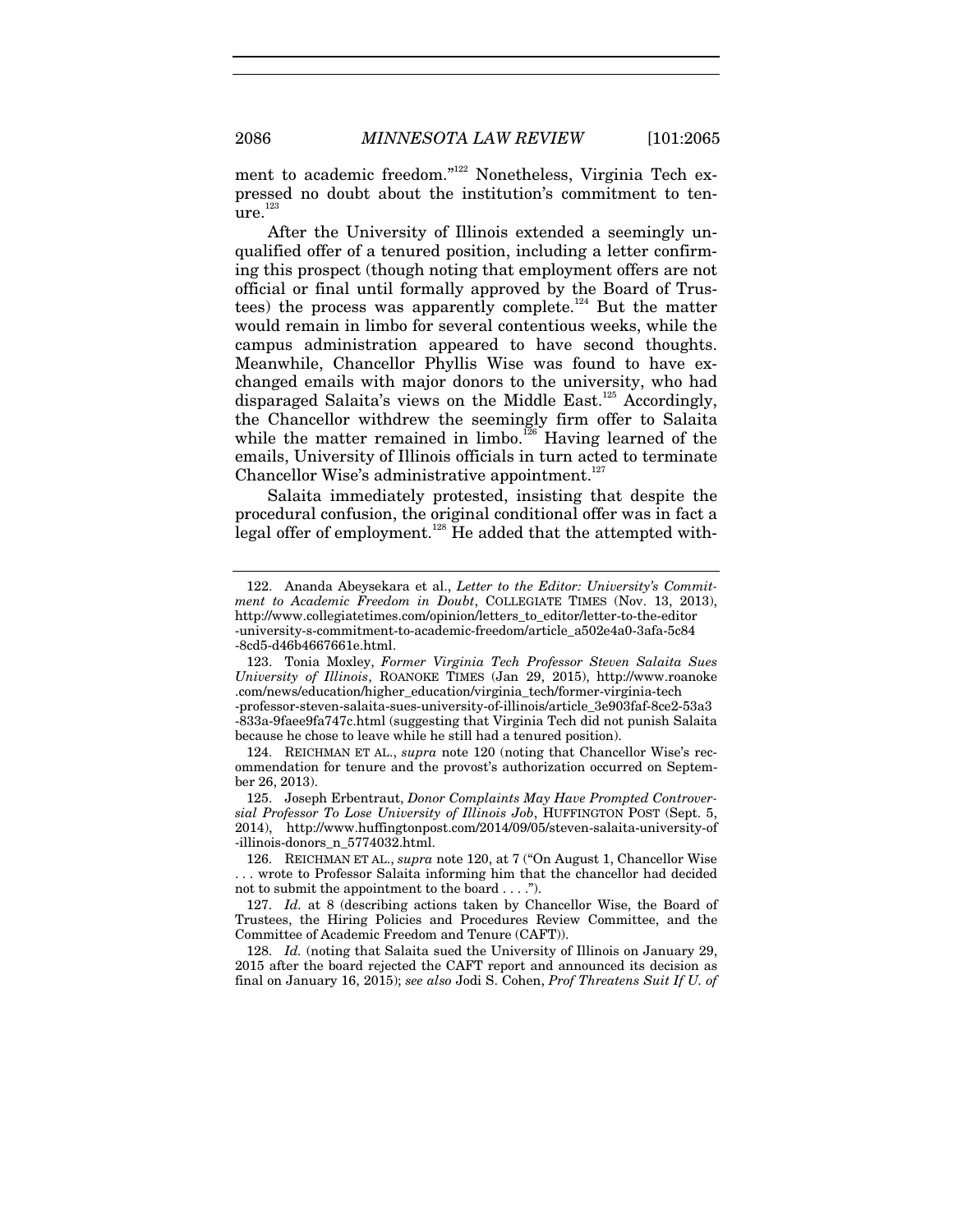drawal of the offer infringed his academic freedom, and demanded that the university follow through on its original commitment.<sup>129</sup> With one Trustee dissenting, the governing board approved the rescission of the offer.<sup>130</sup> Meanwhile, no fewer than sixteen campus department chairs expressed their indignation at the manner in which the offer had been rescinded, though the board's action appeared to be final.<sup>131</sup>

In the spring of 2015, an extensive report by the AAUP's Committee on Academic Freedom and Tenure (CAFT) conveyed a sharply critical view of the case, faulting both process and substance.<sup>132</sup> At the ensuing AAUP Annual Meeting in June, this report presumably led directly to the censure of UIUC's administration.<sup>133</sup> Several months later, the university approved an \$875,000 settlement with Salaita, of which he received \$600,000 with attorneys' fees accounting for the balance of the settlement.<sup>134</sup> Salaita termed the settlement "a vindication" for himself and a "victory for academic freedom and the First Amendment."135 Professor Salaita, anxious to move on, now holds the Edward W. Said Chair of American Studies at the American University of Beirut.

Coming full circle, one further and even subtler distinction invites closer attention. Actual "denial" of the Tracy and Butz variety should not be confused with even outrageous exaggeration—even though both novel forms of expression may well be comparably protected under the First Amendment. The manifestly false and misleading claims of the deniers were not simply extreme, excessive or exaggerated; they openly defied truth. The contrast with the exaggerators or extremists reflects a

*I. Withholds Post: He Lost Job Offer After Inflammatory Tweets on Israel*, CHI. TRIB., Sept. 10, 2014, at 1 (noting that Salaita asked for his job back, which implies that he believes it was in fact a legal offer of employment).

 <sup>129.</sup> Cohen, *supra* note 128 at 8 ("[T]he administration's actions threaten the principles of free speech, academic freedom, and critical thought . . . .").

 <sup>130.</sup> REICHMAN ET AL., *supra* note 120, at 8 (approving the rescission by a vote of eight to one).

<sup>131.</sup> *Id.* (noting that sixteen departments voted no confidence).

<sup>132.</sup> *See, e.g.*, *id.* at 14 ("CAFT has described the chancellor's concern over Professor Salaita's classroom conduct as 'pure speculation.'").

 <sup>133.</sup> John K. Wilson, *AAUP Censures University of Illinois and Three Other Institutions*, ACADEME BLOG (June 13, 2015), https://academeblog.org/2015/ 06/13/aaup-censures-the-university-of-illinois-and-three-other-institutions.

 <sup>134.</sup> Jodi S. Cohen, *U. of I. Ends Case, Gives Prof \$600K: Instructor Sued After Losing Job Offer over His Anti-Israel Tweets*, CHI. TRIB., Nov. 13, 2015, at 1.

<sup>135.</sup> *Id.* at 9.